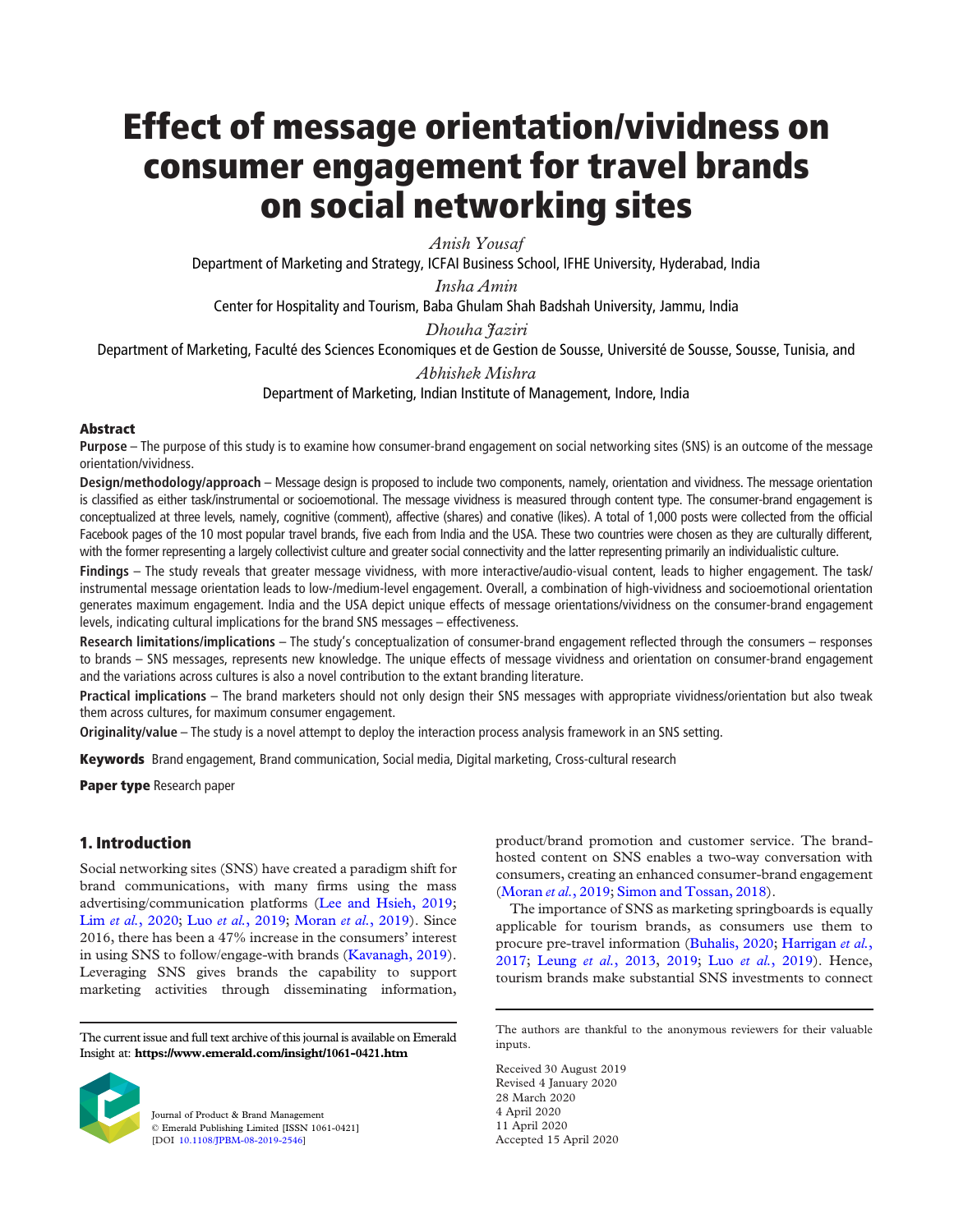globally (Buhalis, 2020; Thomaz *et al.*, 2017). The travel firms in the USA alone increased their e-advertising spending, including that on SNS, by 21.4% to \$10.86bn in 2019, which is estimated to grow by 19.1% in 2020 (Benes, 2019; Gonzalo, 2019). With the emergence of new culture-based travel segments, travel brands need to connect effectively with the end-consumers with specific cultural backgrounds (Hays *et al.*, 2013; Mariani and Predvoditeleva, 2019).

Despite the ever-increasing importance of digital platforms for marketing purposes because of their multiple capabilities, the extant research on how brand messages on such platforms can enhance consumer-brand engagement is limited (Buhalis and Foerste, 2015; Leonidou *et al.*, 2018). There is, also, an unclear understanding of the consumer-brand engagement concept in the SNS domain, as well as of the explicit role of message characteristics and culture on such engagement (Ferreira *et al.*, 2020; Khan *et al.*, 2016; Voorveld *et al.*, 2018). Most extant studies in the SNS domain consider consumer response as the collective outcome of various dimensions of consumer-brand engagement and not a manifestation of each level (Hollebeek *et al.*, 2016; Kumar *et al.*, 2018). Thus, there is a research gap mandating a clearer conceptualization of consumer-brand engagement on SNS, the impact of message design attributes on engagement and the variations in these relationships across cultures (Hays *et al.*, 2013; Lu, 2018; Mariani *et al.*, 2018; Moran *et al.*, 2019).

The research questions that the current work addresses are as follows:

- *RQ1*. What are the behavioral manifestations of consumerbrand engagement on digital platforms such as SNS?
- *RQ2.* How should the brands design messages to maximize such engagement?
- *RQ3*. How do the aforementioned effects of message design on engagement change with culture?

This study analyzes 1,000 SNS messages from the 10 popular travel brands across India and the USA. The user such as, shares and comments on each message reflect the three engagement dimensions, conative, affective and cognitive, respectively. The two message design attributes considered are vividness and orientation/sub-orientations. While vividness is contingent on the type of content posted (video/image/text/link), orientation is classified into task/instrumental and socioemotional, based on the interaction process analysis (IPA) framework (Bales, 1950).

The remaining paper is arranged as follows. Section 2 comprises the literature review, followed by the model constructs in Section 3 and the hypotheses in Section 4. The methodology in Section 5, results and analysis are detailed in Section 6. The paper mentions a general discussion in Section 7. Section 8 presents the theoretical implications and Section 9 explains managerial implications. The contributions and limitations/future directions are defined in Section 10. Finally, Section 11 concludes the paper.

# 2. Literature review

#### 2.1 Marketing and branding through digital platforms

Like Industry 4.0, digital transformations have caused the evolution of new business/revenue models globally, leveraged through digital technologies and platforms (Geissbauer *et al.*, 2016). Marketers can use such platforms to overcome the geographical boundaries hindering access to market knowledge, opportunities and customers (Katsikeas *et al.*, 2019). Through big-data analytics, digital platforms provide marketers with information about consumer preferences, purchase processes, openness to offerings and response to promotions (Buhalis and Foerste, 2015). Digital platforms can also fulfill different roles/functions such as marketplaces, intermediaries and innovation facilitators, thus serving as an important component to a firm's marketing mix (Katsikeas *et al.*, 2019; Mariani and Borghi, 2019).

Digital platforms are effective mechanisms to fulfill a firm's branding objectives. They can support digital innovation, customer-centricity, value propositions and resultant immersive consumer experiences (Jain and Schultz, 2019). Besides facilitating direct consumer-brand interactions, digital platforms can validate a brand's product/service quality/ performance through co-customer consultations (Essamri *et al.*, 2019). From a digital consumer-brand engagement perspective, based on product/service ownership, digital platforms perform four unique roles for consumers as follows:

- 1 stimulation of thinking, learning and knowledgeacquisition;
- 2 enhancement of self-perceived fit to referent groups;
- 3 provision of visibility through social comparison; and
- 4 enhancement of extended-self (Scheinbaum, 2016).

Thus, digital platforms help brands manage and leverage customer relationships effectively and offer customized products/services (Buhalis and Foerste, 2015).

With the advancements of information technology, digital platforms such as SNS, have evolved as cost-effective enablers for brands operating across national boundaries (Buhalis and Foerste, 2015; Katsikeas *et al.*, 2019). However, cultural differences may modulate the capability of digital platforms, which can enhance or limit the effectiveness of a brand's digital marketing initiatives (Katsikeas *et al.*, 2019). For example, in socially-connected collectivistic cultures, there are significant cross-consumer interactions about brands' products/services (Jiao *et al.*, 2018). Such greater cross-consumer interactions tend to propagate the electronic word-of-mouth about consumer-brand interactions, especially those which are negative (Mahapatra and Mishra, 2017). Hence, the brands deploying digital platforms should carefully consider such factors that may limit or enable the efficacy of their online marketing efforts.

## 2.2 Consumer-brand engagement on social networking sites

Consumer-brand engagement is "the specific interactive experiences between the consumers, the brand and other community members" (Brodie *et al.*, 2013, p. 107). It includes the behaviors beyond purchasing and encapsulates postpurchase outcomes (feedback and word-of-mouth), which are cognitive, emotional and conative responses to the consumerbrand interactions (Gong, 2018; Harrigan *et al.*, 2017; Kumar *et al.*, 2018; Lu, 2018). This multi-dimensional psychological concept of engagement is rarely adopted by extant studies in the SNS domain (Hays *et al.*, 2013; Hollebeek *et al.*, 2016;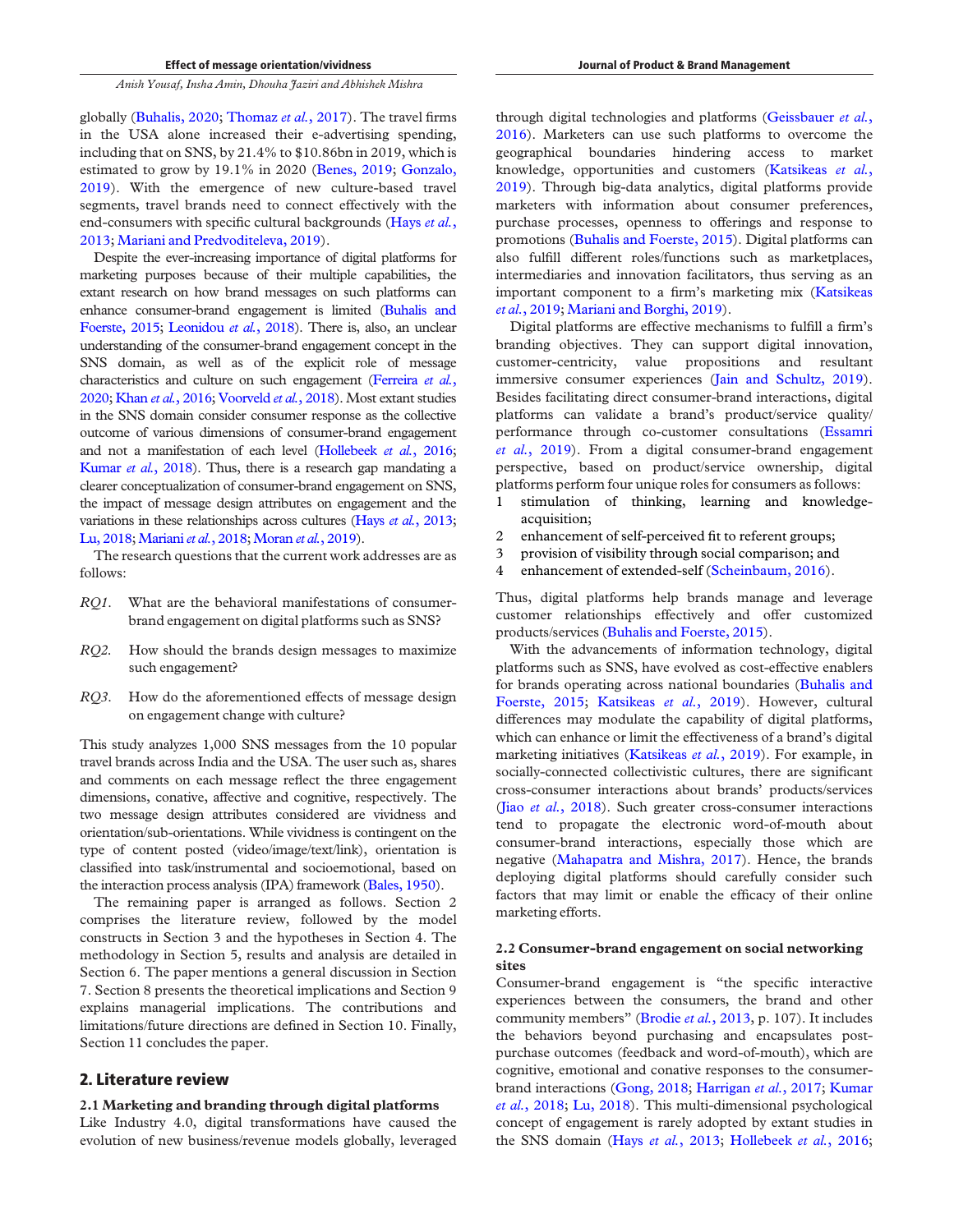Kumar *et al.*, 2018). Most studies consider consumer response to SNS brand messages as the collective outcomes of engagement and not as reflections of the various dimensions/ levels of engagement.

SNS enables consumer-brand engagement through the exchange of brand- and consumer-generated content, either through communities or advertisements (Baghirov*et al.*, 2019; Buhalis, 2020; Liao *et al.*, 2020; Mariani *et al.*, 2018; Thomaz *et al.*, 2017). SNS advertisements are targeted toward consumers with specific profiles. However, such consumers generally ignore them due to self-induced blindness, leading to only 0.11% clicks registered for all advertisement impressions (Oberoi, 2019)[1].

SNS brand communities are consumer groups with welldeveloped social identities and common interests. In such communities, people develop relationships with the brands, their products/services and the co-consumers through shared experiences in a healthy interactive space (Agrawal *et al.*, 2018; Dessart *et al.*, 2015; Ferreira *et al.*, 2020; Khan *et al.*, 2016; Ozboliik and Dursun, 2017). However, the shared excitement about a brand may not be enough to drive continual engagement. For that, brands need to constantly motivate consumers through engaging messages (Baghirov *et al.*, 2019; Liao *et al.*, 2020; Pongpaew *et al.*, 2017). The message attributes that encourage active engagement have received less focus in the branding literature (Voorveld *et al.*, 2018).

#### 2.3 Tourism marketing with social networking sites

The important role of SNS as an intermediary platform between the tourism brands and consumers, to form a triadic relationship, is well-known (Leung *et al.*, 2019). In the domain of SNS-based destination marketing, prior exploratory studies include e-destination marketing strategies from a stakeholder perspective (Mistilis*et al.*, 2014), online information quality for destinations (Inversini and Buhalis, 2009) and effective SNS usage by destination marketing organizations (Hays *et al.*, 2013). However, there exist few empirical works that consider the importance of SNS as a marketing platform for tourism brands.

Extant works in the tourism marketing domain support the notion that consumer-brand conversations on SNS have a significant effect on the consumer's subsequent behaviors such as information search, experience sharing and value co-creation with the brands (Ge and Gretzel, 2018). Such conversations enable brands to engage with diverse customers, leading to enhanced reach, consumer insights and market performance/ share (Chathoth *et al.*, 2016). The limited recent research, focusing on SNS marketing effectiveness for tourism brands, also indicates the importance of online consumer-brand conversations for positive online/offline consumer outcomes (Buhalis and Foerste, 2015; Harrigan *et al.*, 2017; Ferreira *et al.*, 2020; Mariani *et al.*, 2018; Parihar and Dawra, 2020).

SNS platforms are gradually integrating the next-generation technologies such as blockchain, recommendation algorithms, deep learning, augmented/virtual reality and artificial intelligence, to revolutionize the tourism pre-travel and duringtravel experiences (Stylos, 2019; Williams *et al.*, 2019). Hence, more empirical work is needed to understand the role of efficacious SNS message design in enhancing the consumerbrand relationship. The tourism sector also benefits the most

from globalization, with tourism/hospitality brands constantly interacting with consumers of varied cultures through digital platforms (Buhalis, 2020). Prior studies, including those mentioned above, are largely focused on a specific country/ region, with little cross-country/-region empirical investigation. Thus, an examination of the SNS message design and its impact on engagement across cultures is highly relevant (Mariani *et al.*, 2019c). Few works investigate this theme (Gao *et al.*, 2018; Liu *et al.*, 2017; Mariani *et al.*, 2019c), a gap attempted to be addressed by the current work.

# 3. Model constructs

### 3.1 Social networking sites consumer-brand engagement

Based on the arguments by Dessart *et al.* (2015) and Gong (2018), this work conceptualizes engagement as a threedimensional construct reflected through specific online consumer actions. Prior works (Mariani *et al.*, 2018; Leung *et al.*, 2019) suggest that the SNS consumer engagement can be classified as high (comments), medium (shares) and low (likes). Each of these is proposed to reflect the cognitive, affective and conative dimensions of consumer-brand engagement, respectively. Commenting on the SNS brand messages indicates the highest-level engagement, as it involves cognitive investment in that message. However, sharing and liking are simpler tasks requiring just a mouse click and thereby reflect the affective and conative engagements, respectively.

#### 3.2 Message orientation and vividness

Two aspects of brand messages are key – orientation and vividness – with the former representing tonality (action-/goaloriented) and the latter audio-visual richness (Mariani *et al.*, 2019a). To identify message orientations, the IPA framework, which has been widely used to analyze the interaction structure across small groups, is deployed (Bales, 1950; Savolainen, 2011).The IPA framework is useful for understanding the "systems of human interaction" for small groups and partial or even microscopic, components of larger social systems (Bales, 1950, p. 257).

While the framework examines how small groups interact for a specific task, it can also be used to analyze general interactions around an emergent task provided by a brand such as seeking information (Nelimarkka *et al.*, 2015). The findings for such small groups can be extended to larger systems. The IPA coding categorizes a message into two orientations, namely, task/instrumental and socioemotional, which are further subclassified. Socioemotional orientation implies that the messages contain more emotional content that suppresses anxiety/ tension (Bales, 1950). Task/instrumental orientation means that the messages provide/solicit suggestions, opinions or information (Bales, 1950).

Besides orientation, vividness is an important message component (Lee and Hsieh, 2019; Mariani *et al.*, 2018). From an elaboration-likelihood model (ELM) perspective, consumers process messages through two routes as follows: the central, where consumers focus on the functional message content; and the peripheral, which contains cues such as message detailing, aesthetics and other specifics, apart from the primary communication. The current study operationalizes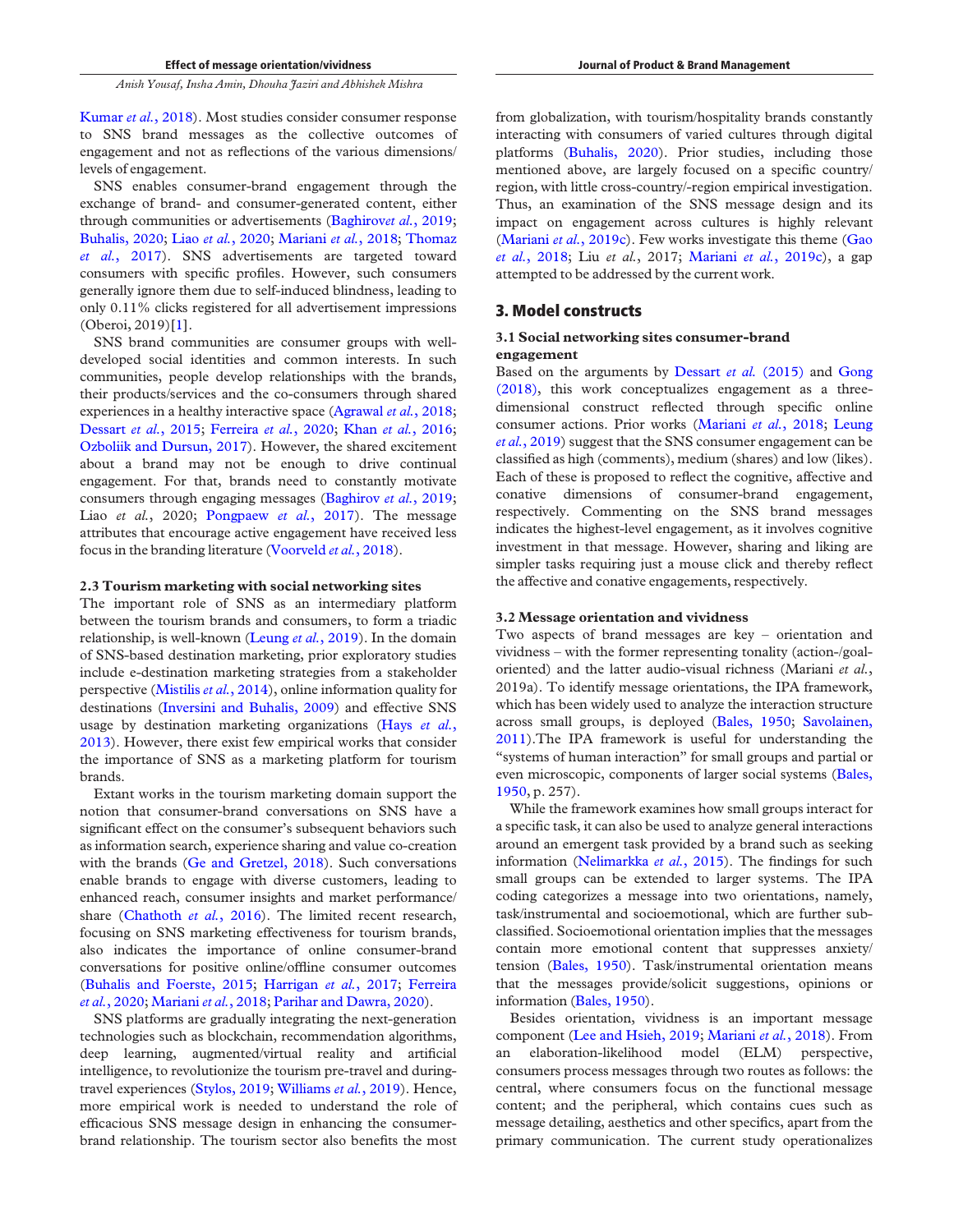vividness with the primary message text activating the central route and additional details – images, GIFs, videos and links – activating the peripheral route. Recently, the ELM has been applied to SNS communication research, which validates the respective importance of the two cues in creating consumer interest (Cyr*et al.*, 2018).

# 4. Hypotheses

Extant research is divided on the facilitating vs inhibiting effect of message vividness on engagement (Keller and Lehmann, 2008). A possible reason for this inconsistency pertains to the differences in the operationalization of vividness (Ophir *et al.*, 2019). Nisbett and Ross (1980) argue that vivid messages, with greater audio-visual components and interactivity, generate immersive consumer experiences (Lee and Hsieh, 2019; MacKenzie, 1986; Mariani *et al.*, 2018). From the ELM perspective, it can be argued that the messages that evoke both the central route (through impactful message content) and the peripheral route (by embedding interactive images, videos or links) should lead to higher/cognitive engagement (comments), compared to the messages that have either of the two (Agrawal *et al.*, 2018; Mariani *et al.*, 2018). Thus:

- *H1a.* Lower vividness positively influences the number of likes/shares received fora message.
- *H1b.* Higher vividness positively influences the number of comments received for a message.

The effect of message orientation on consumer response is subject to limited investigation (Pederson, 2016). In the sales context, Keeling *et al.* (2010) indicate that a socioemotional message style, compared to task/instrumental, enhances consumer trust. Similar studies have reflected the relative positive outcomes of socioemotional message orientations in enhancing engagement (Darian *et al.*, 2005; Pederson, 2016). Thus, SNS messages with a socioemotional orientation should evoke greater consumer-brand engagement. This also implies that the task/instrumental orientation creates lower/conative or medium/affective engagement (likes/shares), while the socioemotional orientation generates higher/cognitive engagement (comments) (Nelimarkka *et al.*, 2015). Thus:

- *H2a.* Task/instrumental orientation positively influences the number of likes/shares received fora message.
- *H2b*. Socioemotional orientation positively influences the number of comments received for a message.

In the online domain, extant research leveraging ELM suggests that the mechanical message features such as interactivity, navigation and connectedness; and the aesthetic features, including background, image or video and format, lead to higher engagement. This effect is enhanced if the message has a social or emotional theme (Cyr et al., 2018; Pederson, 2016; Xu and Sundar, 2016). Thus, a positive interaction occurs between the message's orientation and vividness and its engaging abilities, with a socioemotional content with highvividness creating the highest/cognitive engagement. Thus,

*H3*. Messages combining socioemotional orientation and higher vividness cause a higher number of comments, compared to messages with other combinations.

Many works indicate a difference in the impact of message orientation, across cultures, on the effectiveness of brand campaigns (Gao *et al.*, 2018; Mariani and Predvoditeleva, 2019). Tsai and Men (2017) examine how engagement levels on brand SNS pages are influenced by the culture's collectivism/individualism. They indicate that the collectivist cultures prefer socioemotional messages, over those with task/ instrumental orientation. Kumar *et al.* (2018) suggest that the culture may impact a brand's SNS messaging strategy, with implications for orientation. Gong (2018) also establish the moderating role of the consumers' culture-derived valueorientations, which drive their responses to SNS messages with specific orientations. As various cultural elements (individualism/collectivism, masculinity/femininity, high/low power distance, high/low uncertainty avoidance, long-/shortterm orientation and indulgence/withdrawal) may affect the consumer responses to SNS messages differently across orientations, it is proposed that as follows:

- *H4a.* The effect of messages with task/instrumental orientation on likes/shares will vary across cultures.
- *H4b.* The effect of messages with socioemotional orientation on comments will vary across cultures.

There is evidence that the message vividness also affects consumer responses differently across cultures. Khan *et al.* (2016) examine the impact of cultural variations on the performance of specific messages with varying vividness (richness/diversity) and interactivity (content/form). Lu (2018) posit that consumers of different nationalities engage differently with the brands' messages comprising various levels of detail. Mariani *et al.* (2018) and Mariani and Predvoditeleva (2019) explore how users review the SNS messages differently, based on cultural aspects such as individualism, masculinity, power distance, uncertainty avoidance, long-term orientation and indulgence. Thus:

- *H4c.* The effect of messages with lower vividness on likes/ shares will vary across cultures.
- *H4d.* The effect of messages with higher vividness on comments will vary across cultures.

# 5. Methodology

# 5.1 Variable coding

The current study referred to official pages of the 10 most followed travel brands in the USA and India on Facebook. Facebook was chosen as it has over two billion users globally, with an interface that provides avenues for messaging creativity (Techcrunch, 2017)[2]. Facebook also plays a key role in a consumer's pre-travel decision-making (Jadhav *et al.*, 2018). India and the USA were apt choices for the cross-cultural comparison, as they had the top-two highest number of Facebook users, as of October 2019 (Clement, 2019). Also, India shows a primarily collectivist culture, with the individuals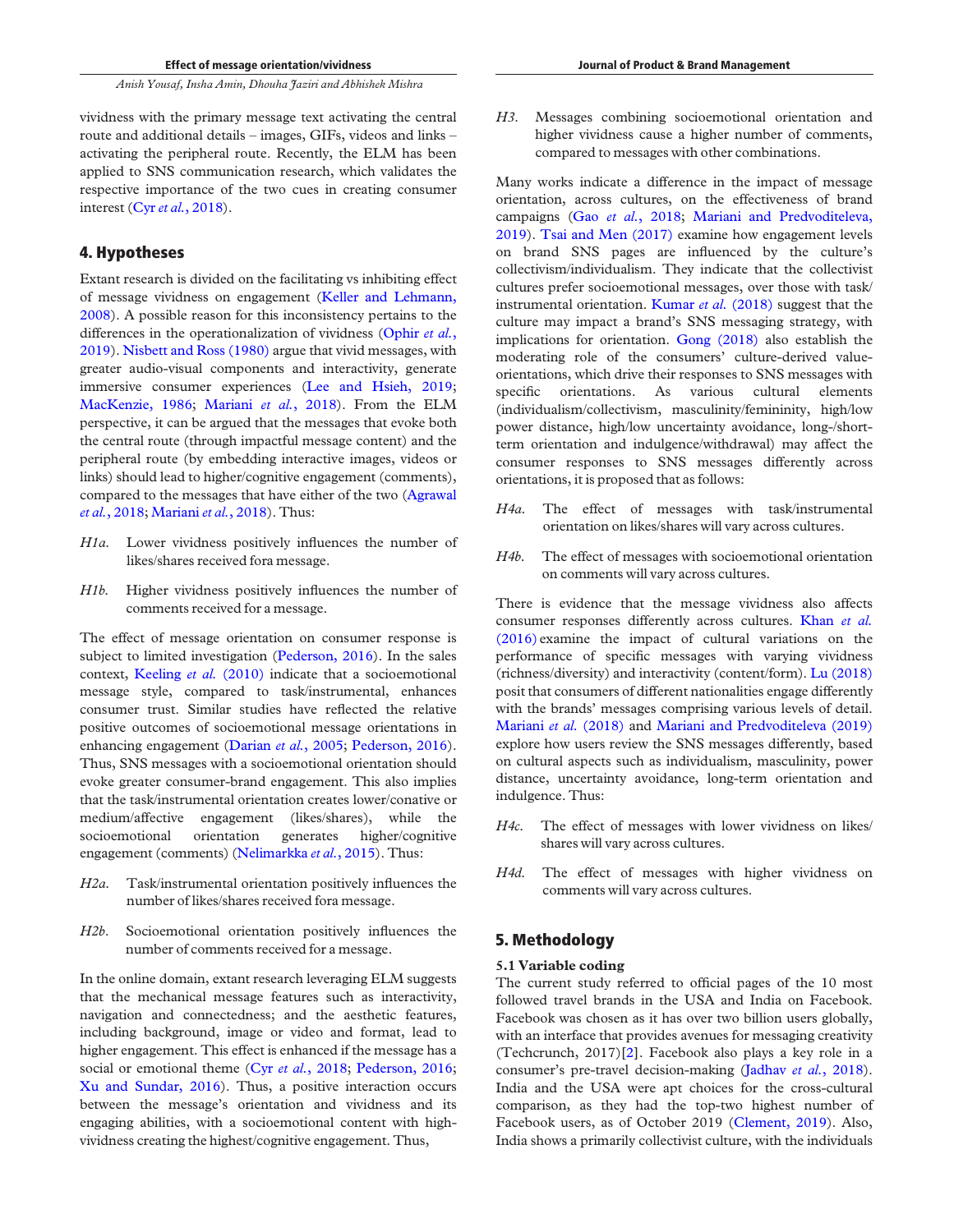staying in a cohesive society with strong person-to-person connectedness. In contrast, the USA has a largely individualistic society (Khan *et al.*, 2016; Lu, 2018).

The previous studies use a combination of likes, comments and shares on SNS posts to represent engagement (Agrawal *et al.*, 2018). In this study, the three outcomes are taken separately as different levels of engagement, as the activation of one does not necessarily trigger another (Coelho *et al.*, 2016). So, if someone comments on the SNS message, shares it and likes it, each action is considered a different engagement event (Agrawal *et al.*, 2018). Based on Mariani *et al.* (2018), commenting on the message is coded as high/cognitive engagement, sharing the message as medium/affective engagement and liking the message as low/conative engagement.

Table 1 depicts the top-five travel brands, each from the USA and India, based on their rankings, as of July 7, 2019 (socialbakers.com[3]). These brands were selected, as they provided the authors with a large corpus of messages, with varying vividness and orientations and the resultant number of user likes, shares and comments.

The message vividness categorization is shown in Table 3. The message orientation categorization was determined using the IPA framework (Bales, 1950; Lin and Peña, 2011; Shen and Bissell, 2013). A part of an online brand community is considered by randomly selecting certain conversations from the SNS community members, thereby constituting a partial social system (Fahy, 2006). A richer analysis of such systems can help understand the consumer-brand dynamics for even larger communities. The three broad message orientations proposed are as follows:

- 1 task/instrumental;
- 2 positive socioemotional; and
- 3 negative socioemotional.

Each orientation was further divided into various suborientations, as shown in Table 5.

## 5.2 Data collection

For choosing SNS messages, the process adopted by Vaughan (2013), who argues that the shelf-life of an SNS post is three months, was followed. Hence, a total of 100 updates of each selected travel brand posted in the last three months were considered. In case a brand posted more than 100 times, the latest posts were chosen. This process resulted in a database of

Table 1 Travel brands (followers as on 7 July 2019)

| <b>Travel brand</b>                  | Country    | <b>Facebook followers Code</b> |            |
|--------------------------------------|------------|--------------------------------|------------|
| <b>National Geographic Travel</b>    | <b>USA</b> | 5,318,814                      | NGL        |
| <b>Carnival Cruise Line</b>          | USA        | 4,886,923                      | <b>CCL</b> |
| <b>Disney Cruise Line</b>            | <b>USA</b> | 2.316.781                      | DCL        |
| <b>Royal Caribbean International</b> | <b>USA</b> | 2,011,523                      | <b>RCI</b> |
| <b>Princess Cruises</b>              | USA        | 1,810,022                      | <b>PCU</b> |
| Veena World                          | India      | 1,571,739                      | <b>VWO</b> |
| <b>Mahindra Adventure</b>            | India      | 1,332,066                      | MAD        |
| Via.com                              | India      | 1.271.478                      | VIA        |
| EaseMyTrip.com                       | India      | 1.047.034                      | <b>EMT</b> |
| <b>Club Mahindra</b>                 | India      | 173,454                        | <b>CMA</b> |

1,000 Facebook posts. For each post, the corresponding likes, shares and comments were also collected. The total sample size was limited to 1,000, as categorizing the messages according to vividness and orientations, as well as the count of consumer likes, shares and comments were done manually. Similar studies (Baghirov *et al.*, 2019; Moran *et al.*, 2019) suggest that this sample size should ensure robust analysis. As very few messages had negative socioemotional orientation (Table 4), this sub-category was not considered for further analysis. It was also ensured that the messages with disproportionate consumer responses, due to situational environmental anomalies related to the brand, were not included in the database.

# 6. Data analysis and results

#### 6.1 Data preparation

The message coding for task/instrumental and positive socioemotional orientation was conducted by two researchers who are experts in linguistic analysis. The validity of the coding procedure, measured through the inter-rater reliability, was checked using Cohen's kappa (Cohen, 1960). The kappa value was calculated through a coder agreement–disagreement matrix for each variable category, with each cell (intersection of subcategory combinations for both coders) containing the count of messages classified by each coder. The actual agreements were compared with the agreements that may happen by chance. This assumed that each coder had an equal probability of putting a message in a certain subcategory. Cohen's kappa was found to be 0.86 for message orientation, 0.92 for message vividness and 0.79 for message suborientation, indicating satisfactory inter-rater reliability (Lombard *et al.*, 2002). The message-vividness coding, as well as the count of likes, shares and comments, being objective, was done by the authors.

#### 6.2 Descriptive statistics

Table 2 presents descriptive statistics. A simple *t*-test suggests that the average number of shares/comments is significantly different for the American and Indian brands, with higher values in the USA. However, the number of likes did not differ significantly, with the average in India slightly higher. The number of comments, shares and likes does not depict univariate normality for each travel brand. This is because the skewness and kurtosis values are beyond the acceptable ranges of  $\pm 2$  and  $\pm 7$ , respectively, implying a need for suitable data transformation (Curran *et al.*, 1996).

Table 3 provides the cross-tabulation between message vividness and the average number of comments, shares and likes for each country. The analysis reveals that travel brands from both countries did not post an image-, text- or video-only messages. They, rather, used a combination to maximize consumer-brand engagement. The American travel brands did not post a single video-only message, unlike the Indian travel brands who posted 0.5% of those. The American travel brands had a significant number of posts containing videos combined with text/links, whereas such messages comprised only 2.7% of the posts in India.

It can be inferred that all types of engagement were significantly higher when the travel brands posted a video with text and a link(s), compared to other such combinations. Thus,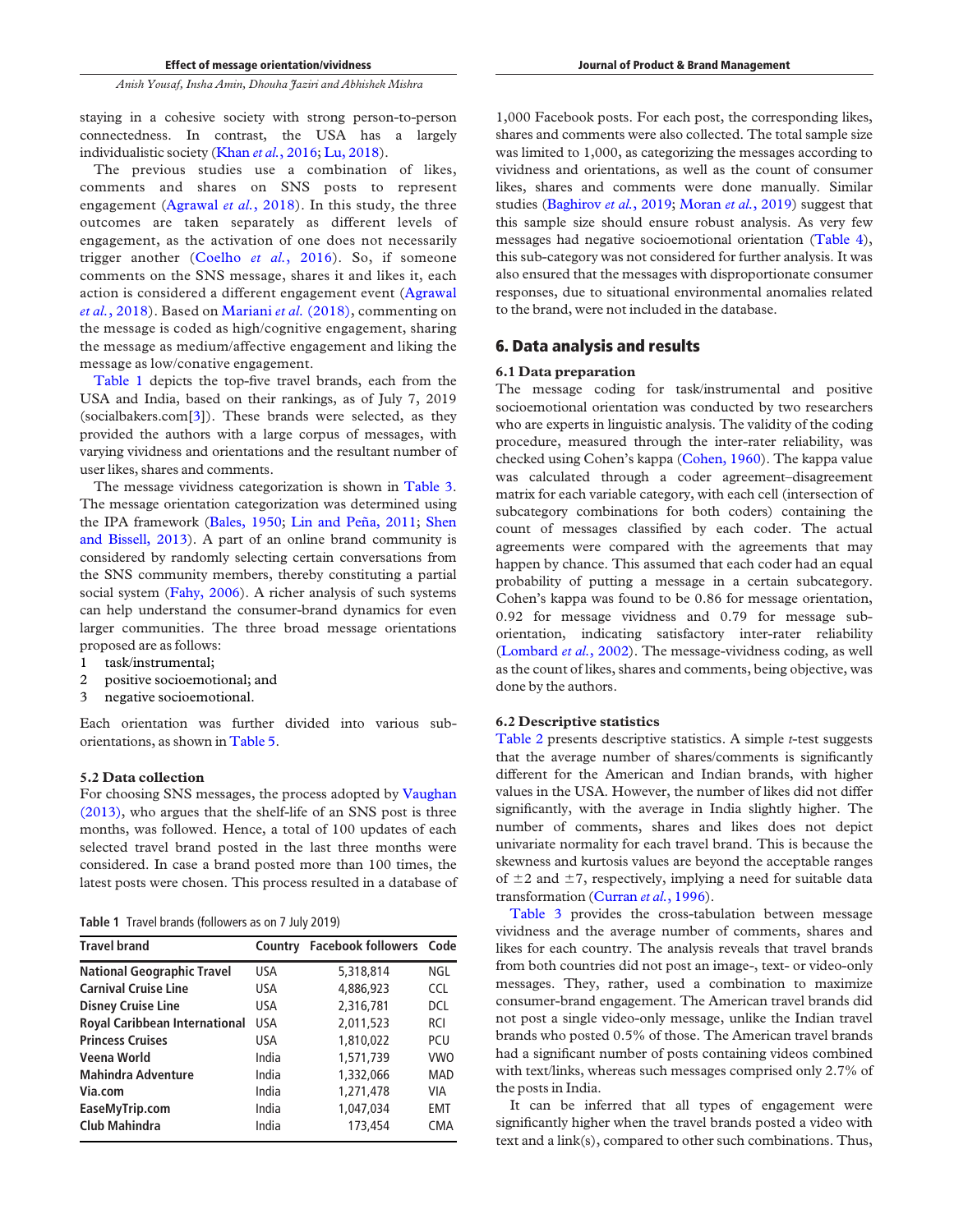# Table 2 Descriptive statistics

| <b>Outcome</b>  | Country         | <b>Travel brands</b>                                                                                              | Mean     | SD        | <b>Skewness</b> | Kurtosis |
|-----------------|-----------------|-------------------------------------------------------------------------------------------------------------------|----------|-----------|-----------------|----------|
| <b>Comments</b> | <b>USA</b>      | CCL                                                                                                               | 176.64   | 206.10    | $+3.4$          | 8.8      |
| $M = 82.05$     | $M = 40.67 +$   | DCL                                                                                                               | 394.02   | 1,370.02  | $+3.7$          | 9.4      |
| $SD = 470.19$   | $SD = 635.77$   | NGL                                                                                                               | 54.48    | 89.65     | $-2.4$          | $-2.8$   |
|                 |                 | PCU                                                                                                               | 68.32    | 96.48     | $+3.3$          | 8.6      |
|                 |                 | <b>RCI</b>                                                                                                        | 9.07     | 14.22     | $-2.9$          | $-3.8$   |
|                 | India           | CMA                                                                                                               | 87.03    | 390.83    | $+4.4$          | 10.8     |
|                 | $M = 23.54$     | EMT                                                                                                               | 1.26     | 3.99      | $+3.8$          | 9.6      |
|                 | $SD = 178.63$   | <b>MAD</b>                                                                                                        | 18.85    | 45.65     | $+4.2$          | 10.4     |
|                 |                 | <b>VWO</b>                                                                                                        | 8.36     | 25.93     | $+3.9$          | 9.8      |
|                 |                 | VIA                                                                                                               | 2.23     | 4.87      | $-2.7$          | $-3.4$   |
|                 | <b>USA</b>      | <b>CCL</b>                                                                                                        | 260.16   | 384.55    | $+3.2$          | 8.4      |
| <b>Shares</b>   | $M = 276.71 +$  | <b>DCL</b>                                                                                                        | 541.12   | 1,143.05  | $+4.5$          | 11       |
| $M = 167.55$    | $SD = 471.86$   | NGL                                                                                                               | 462.29   | 1,280.27  | $+3.4$          | 8.8      |
| $SD = 612.68$   |                 | PCU                                                                                                               | 83.62    | 165.43    | $-2.2$          | $-2.4$   |
|                 |                 | <b>RCI</b>                                                                                                        | 36.37    | 121.79    | $+3.1$          | 8.2      |
|                 | India           | CMA                                                                                                               | 79.79    | 352.54    | $+4.5$          | 11       |
|                 | $M = 58.98$     | EMT                                                                                                               | 38.52    | 46.73     | $+3.9$          | 9.8      |
|                 | $SD = 261.40$   | <b>MAD</b>                                                                                                        | 141.09   | 443.63    | $-2.9$          | $-3.8$   |
|                 |                 | <b>VWO</b>                                                                                                        | 31.35    | 96.99     | $+3.9$          | 9.8      |
|                 |                 | <b>VIA</b>                                                                                                        | 4.16     | 14.97     | $+4.4$          | 10.8     |
| Likes           | US              | <b>CCL</b>                                                                                                        | 2,281.27 | 8,802.92  | $-3.7$          | $-5.4$   |
| $M = 1,565.42$  | $M = 1,521.16$  | DCL                                                                                                               | 2,355.36 | 3,238.00  | $-3.6$          | $-5.2$   |
| $SD = 5,900.55$ | $SD = 4,668.25$ | NGL                                                                                                               | 1,617.49 | 4,220.74  | $-4.2$          | $-6.4$   |
|                 |                 | PCU                                                                                                               | 1,050.33 | 938.55    | $-3.8$          | $-5.6$   |
|                 |                 | RCI                                                                                                               | 302.31   | 333.62    | $+1.7$          | 5.4      |
|                 | India           | CMA                                                                                                               | 3,309.20 | 9,025.78  | $+2.4$          | 6.8      |
|                 | $M = 1,609.58$  | EMT                                                                                                               | 48.33    | 108.20    | $+2.1$          | 6.2      |
|                 | $SD = 6,920.05$ | <b>MAD</b>                                                                                                        | 4,517.07 | 11,884.61 | $-3.4$          | $-4.8$   |
|                 |                 | <b>VWO</b>                                                                                                        | 151.74   | 187.56    | $+2.9$          | 7.8      |
|                 |                 | <b>VIA</b>                                                                                                        | 21.57    | 43.76     | $+3.2$          | 8.4      |
|                 |                 | Notes: M: mean; SD: standard deviation; + mean value is significantly higher than the other country at $p < 0.05$ |          |           |                 |          |

# Table 3 Cross-tabulation for vividness and engagement

|                             |                       | Type of engagement (M, SD)                                                                                                          | Country              |               |       |                 |                |  |
|-----------------------------|-----------------------|-------------------------------------------------------------------------------------------------------------------------------------|----------------------|---------------|-------|-----------------|----------------|--|
| <b>Message vividness</b>    | <b>Comments</b>       | <b>Shares</b>                                                                                                                       | Likes                | Frequency     | India | <b>USA</b>      | Total          |  |
| Image                       | 157.50 (222.73)       | 60.00 (82.02)                                                                                                                       | 272.50 (359.91)      | Count         |       |                 | $\overline{2}$ |  |
|                             |                       |                                                                                                                                     |                      | $\frac{0}{0}$ | 0.10  | 0.10            | 0.20           |  |
| Image/text                  | 52.92 (127.32)        | 77.75 (217.05)                                                                                                                      | 1,761.40 (813.99)    | Count         | 143   | 177             | 320            |  |
|                             |                       |                                                                                                                                     |                      | $\frac{0}{0}$ | 14.30 | 17.70           | 32             |  |
| Image/text/link(s)          | 28.56 (87.62)         | 74.84 (156.86)                                                                                                                      | 901.65 (28.98)       | Count         | 281   | 174             | 455            |  |
|                             |                       |                                                                                                                                     |                      | $\frac{0}{0}$ | 28.10 | 17.40           | 45             |  |
| <b>Multiple images/text</b> | 141.60 (194.79)       | 155.80 (135.92)                                                                                                                     | 1,232.50 (539.04)    | Count         | 0     | 10 <sup>°</sup> | 10             |  |
|                             |                       |                                                                                                                                     |                      | $\frac{0}{0}$ | 0.00  | 1.00            | 1.00           |  |
| Text                        | 28.00 (18.08)         | 35.67 (41.18)                                                                                                                       | 609.00 (348.05)      | Count         |       | 2               | 3              |  |
|                             |                       |                                                                                                                                     |                      | $\frac{0}{0}$ | 0.10  | 0.20            | 0.30           |  |
| Text/GIF/link(s)            | 161.00 (62.73)        | 123.80 (118.16)                                                                                                                     | 487.40 (275.66)      | Count         |       | 4               | 5              |  |
|                             |                       |                                                                                                                                     |                      | $\frac{0}{0}$ | 0.10  | 0.40            | 0.50           |  |
| Text/video                  | 147.74 (432.33)       | 273.92 (547.11)                                                                                                                     | 2,229.08 (575.05)    | Count         | 41    | 44              | 85             |  |
|                             |                       |                                                                                                                                     |                      | $\frac{0}{0}$ | 4.10  | 4.40            | 8.50           |  |
| Video                       | 29.20 (61.45)         | 30.40 (51.29)                                                                                                                       | 308.40 (465.26)      | Count         | 5     | 0               | 5              |  |
|                             |                       |                                                                                                                                     |                      | $\frac{0}{0}$ | 0.50  | 0.00            | 0.50           |  |
| Video/text/link(s)          | $322.08 + (1,287.28)$ | $724.71 + (1,574.19)$                                                                                                               | $3,349.1 + (752.88)$ | Count         | 27    | 87              | 114            |  |
|                             |                       |                                                                                                                                     |                      | $\frac{0}{0}$ | 2.70  | 8.70            | 11.40          |  |
|                             |                       | <b>Notes:</b> M: mean; SD: standard deviation; + value is significantly higher than others all in the specific column at $p < 0.05$ |                      |               |       |                 |                |  |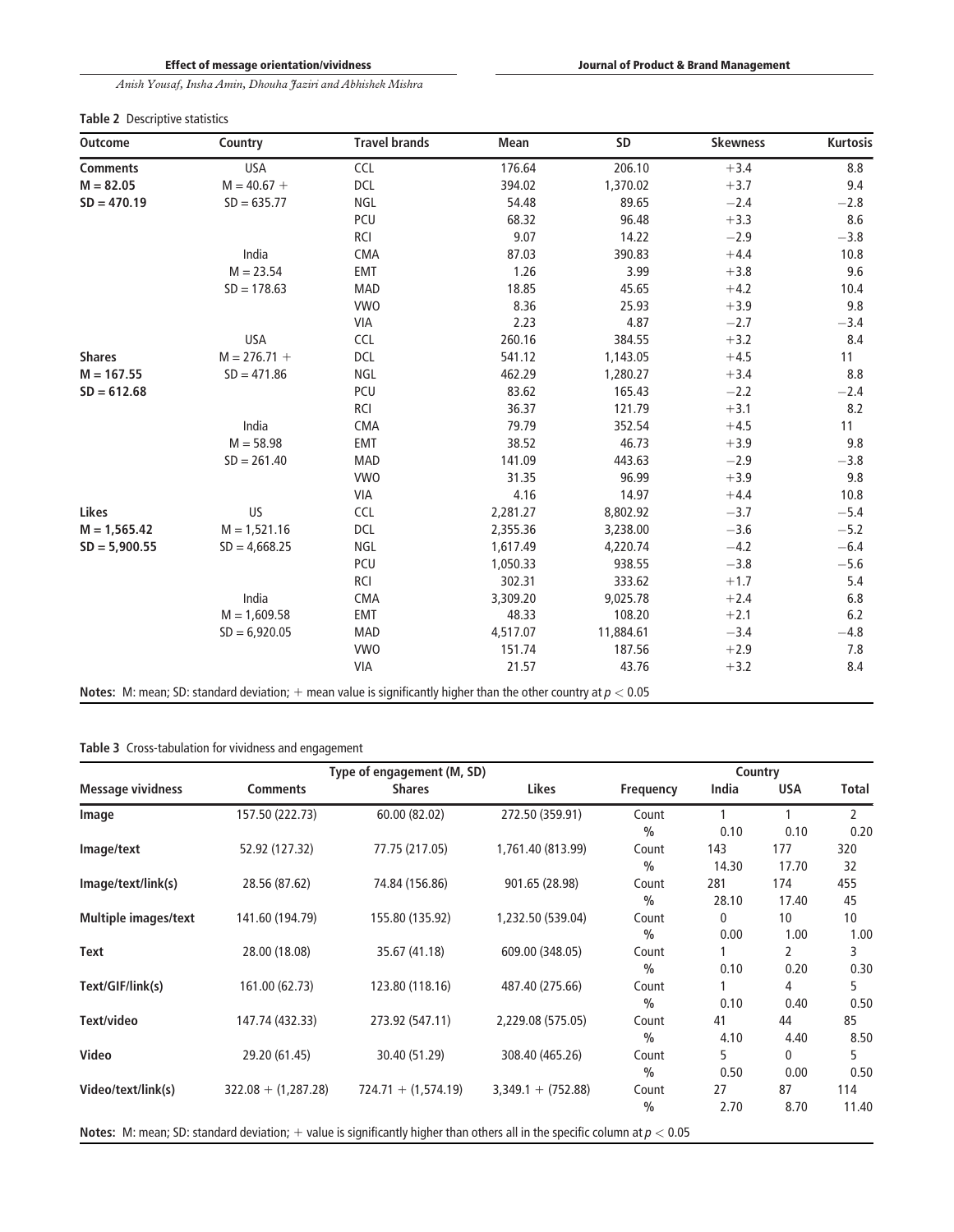the *H1b* is supported, while *H1a* is not. Messages need higher vividness to encourage the number of likes, shares and comments. It implies that both the central and peripheral routes, from the ELM perspective, need to be activated for the lower-, medium-and higher-level engagements (Agrawal *et al.*, 2018; Mariani *et al.*, 2018). However, fewer messages for all the travel brands contained videos with text and links. Rather, the brands largely posted messages with images coupled with either text only or text and links. These two types of messages had low follower engagement across all the travel brands. Table 4 presents the message orientation categorization. It is observed that most of the messages were in the task/instrumental category.

The number of comments and shares was consistently higher for the American brands for all message orientations. However, the number of likes was higher for the American brands with task/instrumental messages and for the Indian brands with positive socioemotional messages. Table 4 suggests that irrespective of the message orientation and country, the number of likes and shares are always higher than the number of comments (Mariani *et al.*, 2018). There is no significant difference in the number of comments across the two orientations. Table 5 presents the breakdown of message suborientations. Most messages from the Indian and American travel brands were in the information-giving subcategory, followed by the solidarity and tension-release subcategories.

These are found to have varying impacts on engagement. A higher number of comments is associated with the messages that ask for either information or opinions. The messages that give information or suggestions have a strong association with the number of shares. The number of likes is found to be associated with those messages that give suggestions or information. Based on Tables 4 and 5, the average number of comments and shares is higher for task/instrumental orientation and the number of likes does not significantly differ across the two orientations. Hence, *H2a* is partially supported while *H2b* is not. This result contrasts with the insights from the IPA framework and implies that the task/instrumental or

Table 4 Cross-tabulation for orientation and engagement

socioemotional-orientations has little effect on the levels of engagement (Nelimarkka *et al.*, 2015). Table 6 presents the multi-variable cross-tabulation of message vividness and orientation/sub-orientations. The engagement was highest for the messages with a video combined with text or link(s) across both orientations.

A combination of positive socioemotional-orientation with either image-with-text or video-with-text messages is found to influence the number of likes. Such messages have the potential to initiate engagement, which can be built upon by messages with videos combined with text/link(s). Thus, the *H3* is largely supported. From the results of *H1a*, *H1b*, *H2a* and *H2b*, high/ cognitive engagement (comment) is interpreted as an outcome of activation of both central and peripheral routes. The socioemotional-orientation has a weak positive intervening effect on the number of comments (Mariani*et al.*, 2018).

#### 6.3 Relational analysis

To analyze the relationship between the independent and the dependent variables, multiple regression with dummy variables was used. The numeric values of comments, shares and likes were non-normal and hence log-transformed as shown in Table 2 (Curran *et al.*, 1996). Each dependent variable was considered in a separate regression analysis. The categorical independent variables, vividness and sub-orientations, were coded as dummy variables with binary coding (absent  $= 0$ ; present = 1).The results are presented in Table 7.

For the USA, for sub-orientations, the messages asking for opinions or information, giving information or opinions or indicating a task/instrumental orientation, positively affect the number of comments. Also, the message vividness, such as image combined with text or link(s), multiple images with text and text with video or link(s), positively influence the number of comments. For India, the results differ, as the message suborientations such as tension release (a socioemotional orientation) and higher message vividness, through multiple images or text and video, text or link(s), show a greater impact

| <b>Message orientation</b>     |           |      | <b>Comments</b> | <b>Shares</b> | Likes       |
|--------------------------------|-----------|------|-----------------|---------------|-------------|
| Task/instrumental              | India     | M    | 25.76           | 56.45         | 1,391.60    |
|                                | $N = 367$ | (SD) | (205.35)        | (222.06)      | (5,847.74)  |
|                                | USA       | M    | $199.15+$       | 358.77        | 1,855.15    |
|                                | $N = 269$ | (SD) | (851.25)        | (1,018.25)    | (6, 198.10) |
|                                | Total     | M    | 98.73           | 183.67        | 1,586.66    |
|                                | $N = 636$ | (SD) | (579.67)        | (697.29)      | (5,997.29)  |
| <b>Positive socioemotional</b> | India     | M    | 17.04           | 66.43         | 2,249.81    |
|                                | $N = 133$ | (SD) | (42.48)         | (353.48)      | (9,387.99)  |
|                                | USA       | M    | 71.67           | 179.51        | 1,130.88    |
|                                | $N = 227$ | (SD) | (126.60)        | (445.85)      | (1,354.71)  |
|                                | Total     | M    | 52.02           | 138.82        | 1,533.44    |
|                                | $N = 360$ | (SD) | (107.61)        | (418.02)      | (5,745.47)  |
| <b>Negative socioemotional</b> | USA       | M    | 15.50           | 48.50         | 366.50      |
|                                | $N = 4$   | (SD) | (0.70)          | (7.77)        | (24.74)     |
|                                | Total     | M    | 15.50           | 48.50         | 366.50      |
|                                | $N = 4$   | (SD) | (0.70)          | (7.77)        | (24.74)     |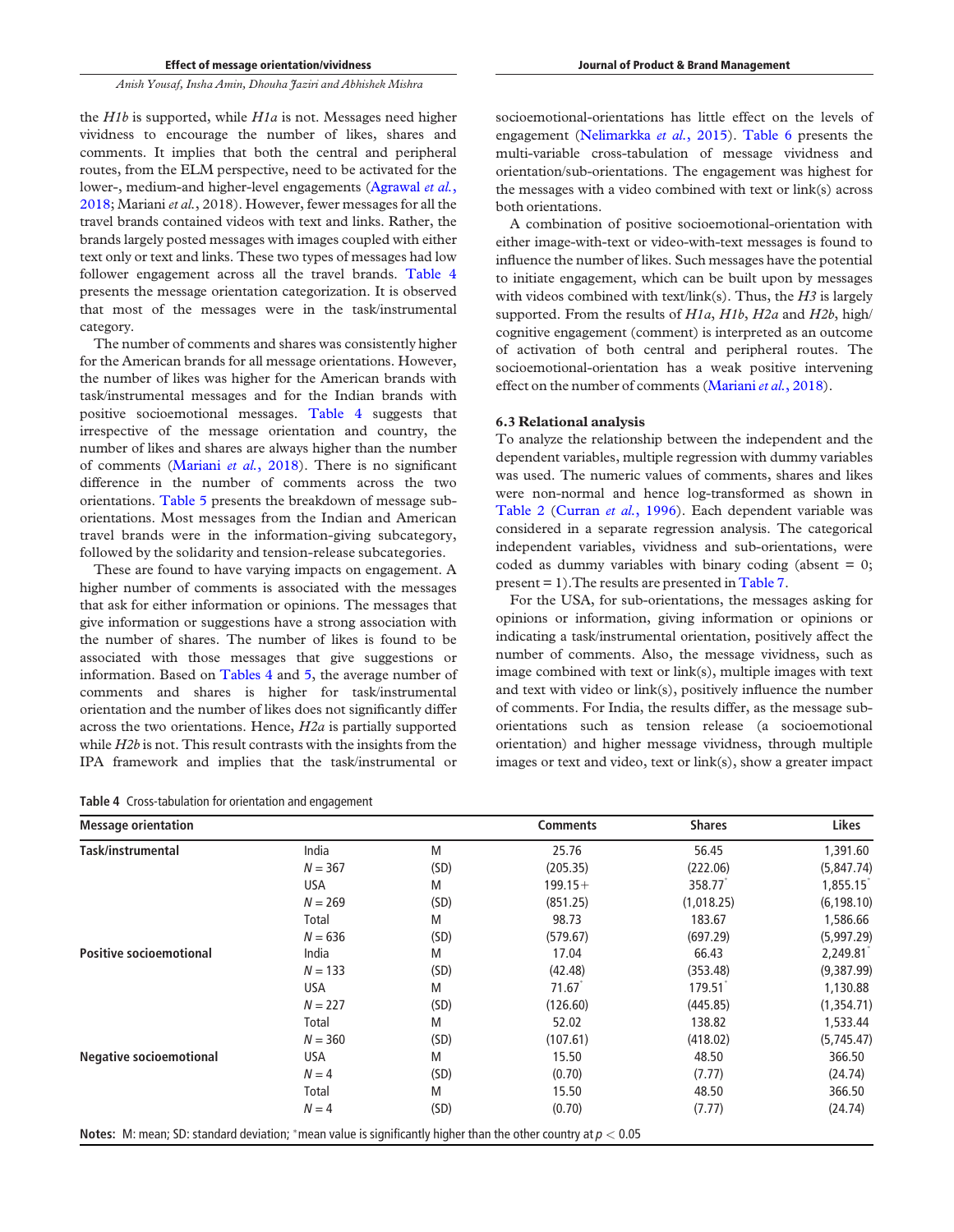Effect of message orientation/vividness

*Anish Yousaf, Insha Amin, Dhouha Jaziri and Abhishek Mishra*

|  |  | Table 5 Cross-tabulation of message sub-orientations and engagement |  |
|--|--|---------------------------------------------------------------------|--|
|--|--|---------------------------------------------------------------------|--|

|                                                                                                                                                | India |     | <b>USA</b> |     | <b>Total</b> |     | Comments          | <b>Shares</b>   |                     |  |
|------------------------------------------------------------------------------------------------------------------------------------------------|-------|-----|------------|-----|--------------|-----|-------------------|-----------------|---------------------|--|
| <b>Message orientation</b>                                                                                                                     | Count | (%) | Count      | (%) | Count        | (%) |                   | M(SD)           | <b>Likes</b>        |  |
| Task/instrumental                                                                                                                              |       |     |            |     |              |     | 98.73 (579.67)    | 183.67 (697.29) | 1,586.66 (5,997.29) |  |
| Agreement                                                                                                                                      | 24    | 5   | 40         | 9   | 64           | 6   | 40.67 (65.71)     | 90.69 (190.15)  | 1,581.55 (7,591.84) |  |
| Asks-information                                                                                                                               | 28    | 6   | 59         | 11  | 87           | 9   | 399.38 (199.71)   | 131.87 (427.79) | 1,588.14 (5,748.26) |  |
| Asks-opinion                                                                                                                                   | 7     |     | 27         | 6   | 34           | 3   | 397.01 (234.33)   | 57.97 (113.57)  | 499.15 (683.49)     |  |
| Gives-information                                                                                                                              | 277   | 55  | 131        | 26  | 408          | 41  | 278.79 (523.86)   | 334.68 (843.17) | 1,780.16 (6,698.28) |  |
| Gives-opinion                                                                                                                                  | 31    | 6   | 12         | 3   | 43           | 4   | 71.98 (193.63)    | 79.86 (167.30)  | 1,338.72 (3,521.06) |  |
| <b>Positive socioemotional</b>                                                                                                                 |       |     |            |     |              |     | 52.02 (107.61)    | 138.82 (418.02) | 1,533.44 (5,745.47) |  |
| Gives-suggestion                                                                                                                               | 30    | 6   | 42         | 9   | 72           |     | 173.10 (1,530.76) | 338.07 (433.29) | 1,787.25 (4,503.96) |  |
| Shows-solidarity                                                                                                                               | 66    | 13  | 88         | 17  | 154          | 16  | 57.92 (109.06)    | 140.47 (382.38) | 1,777.22 (5,228.10) |  |
| Shows-tension-release                                                                                                                          | 37    | 8   | 97         | 19  | 134          | 14  | 50.79 (121.71)    | 158.63 (524.91) | 1,312.66 (5,341.02) |  |
| <b>Notes:</b> M: mean; SD: standard deviation; *mean is higher for this orientation than the other one, for the same engagement, at $p < 0.05$ |       |     |            |     |              |     |                   |                 |                     |  |

Table 6 Cross-tabulation between message orientation and engagement

|                                                                                                     |      |                 | Task/instrumental |          |                 | <b>Positive socioemotional</b> |          |
|-----------------------------------------------------------------------------------------------------|------|-----------------|-------------------|----------|-----------------|--------------------------------|----------|
| <b>Message vividness</b>                                                                            |      | <b>Comments</b> | <b>Shares</b>     | Likes    | <b>Comments</b> | <b>Shares</b>                  | Likes    |
| Image                                                                                               | Mean | 1,57.50         | 60.00             | 272.50   |                 |                                |          |
|                                                                                                     | N    | 2               |                   |          |                 |                                |          |
| Image/text                                                                                          | Mean | 63.54           | 90.73             | 1,679.57 | 39.62           | 61.23                          | 1,888.34 |
|                                                                                                     | N    | 180             |                   |          | 138             |                                |          |
| Image/text/link(s)                                                                                  | Mean | 29.33           | 75.27             | 855.35   | 26.71           | 73.77                          | 1,013.76 |
|                                                                                                     | N    | 322             |                   |          | 133             |                                |          |
| <b>Multiple images/text</b>                                                                         | Mean | 141.60          | 155.80            | 1,232.50 |                 |                                |          |
|                                                                                                     | N    | 10              |                   |          | $\mathbf{0}$    |                                |          |
| Text                                                                                                | Mean | 26.00           | 16.00             | 333.00   | 29.00           | 45.50                          | 747.00   |
|                                                                                                     | N    |                 |                   |          | 2               |                                |          |
| Text/GIF/link(s)                                                                                    | Mean | 183.00          | 107.25            | 421.50   | 73.00           | 190.00                         | 751.00   |
|                                                                                                     | N    | 4               |                   |          |                 |                                |          |
| Text/video                                                                                          | Mean | 190.55          | 279.08            | 2,429.15 | 76.84           | 265.38                         | 1,887.72 |
|                                                                                                     | N    | 53              |                   |          | 32              |                                |          |
| Video                                                                                               | Mean | 36.50           | 37.75             | 380.25   | 0.00            | 1.00                           | 21.00    |
|                                                                                                     | N    | 4               |                   |          |                 |                                |          |
| Video/text/link(s)                                                                                  | Mean | 440.66          | 891.88            | 4,395.75 | 146.78          | 477.59                         | 1,891.98 |
|                                                                                                     | N    | 68              |                   |          | 46              |                                |          |
| Note: *Value is highest for this vividness than the others, for the same orientation, at $p < 0.05$ |      |                 |                   |          |                 |                                |          |

on the number of comments. Hence, *H4b* and *H4d* are supported.

For the number of shares and likes, in the case of the USA, message sub-orientations such as agreement, giving information, showing solidarity and tension release and messages with higher vividness are the most important. For India, the messages that give information or suggestions (task/ instrumental orientation) and those with higher vividness, are the most suitable. Thus, while the USA and India differ for suborientations, no differences are noted for vividness, as both markets are found to prefer high vividness for the number of shares and likes. Hence, the *H4a* is supported but *H4c* is not. Based on the results of *H4a*-*H4d*, it is posited that the impact of activation of central and peripheral routes, through vividness and orientation, on engagement is contingent on a country's culture (Gao *et al.*, 2018; Mariani *et al.*, 2019c; Mariani and Predvoditeleva, 2019).

# 7. General discussion

In the current work, SNS consumer-brand engagement was operationalized at three levels, namely, low/conative (likes), medium/affective (share) and high/cognitive (comments). Message design was measured through orientation/suborientations and vividness/content-type. The various levels of consumer-brand engagement were expected to be influenced by message-orientation/sub-orientations and vividness/ content-type. However, the findings are not completely aligned with the theoretical expectations. While the task/instrumentalorientation significantly affects the number of likes/shares, the socioemotional orientation does not influence the number of comments (Mariani *et al.*, 2018; Nelimarkka *et al.*, 2015). Similarly, vivid messages (video/text/links) are most useful for all forms of engagement (comments/likes/shares). Thus, interactivity, navigation, connectedness and aesthetic features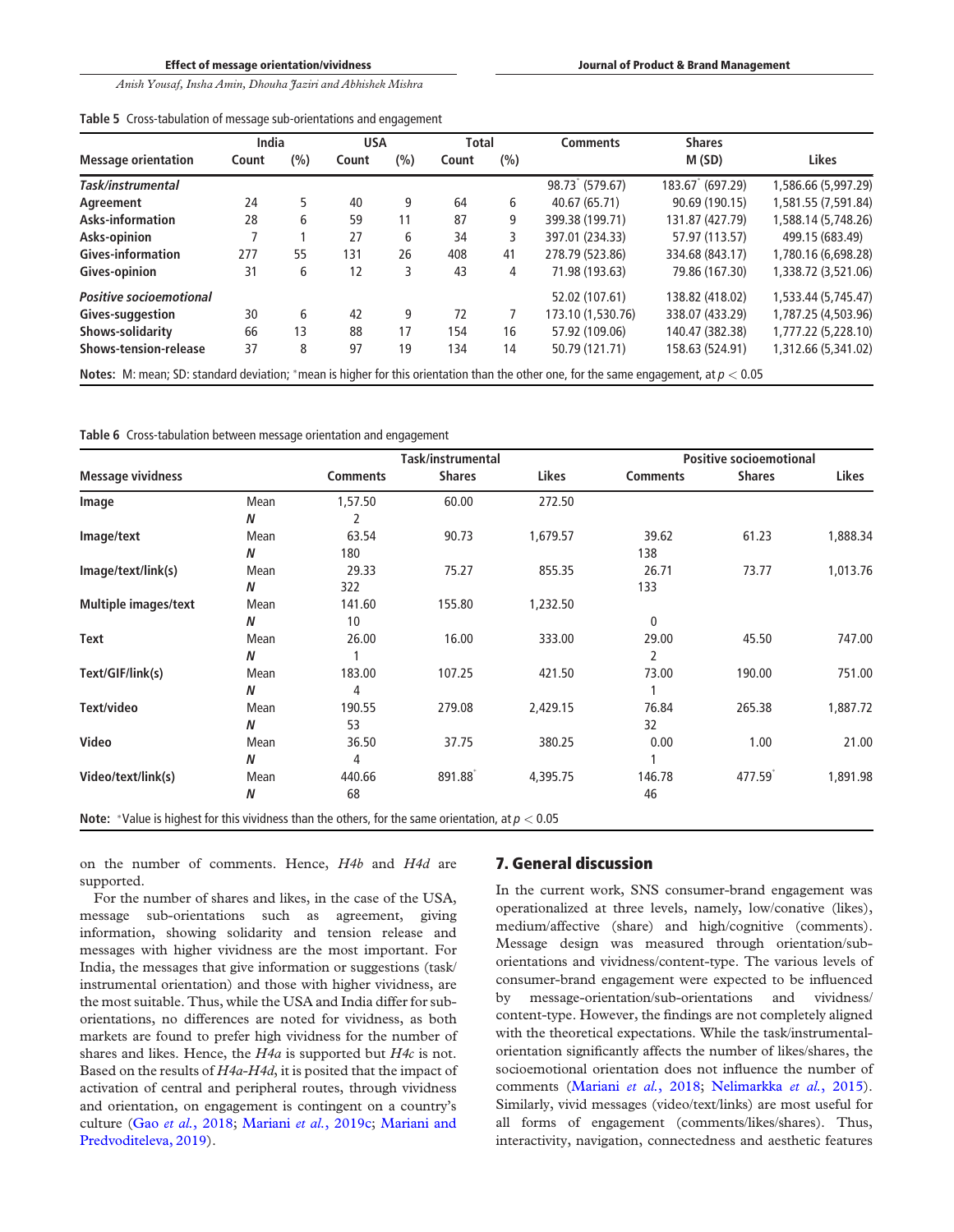#### Table 7 Regression results

|                           |          | High engagement<br>(Comments) |           |          | <b>Medium engagement</b><br>(Shares) |           |          | Low engagement<br>(Likes) |           |
|---------------------------|----------|-------------------------------|-----------|----------|--------------------------------------|-----------|----------|---------------------------|-----------|
| Independent variable      | $\beta$  | Sig                           | <b>SD</b> | B        | Sig                                  | <b>SD</b> | $\beta$  | Sig                       | <b>SD</b> |
| <b>USA</b>                |          |                               |           |          |                                      |           |          |                           |           |
| Constant                  | $-1.768$ | 0.000                         |           | $-1.485$ | 0.000                                |           | 2.963    | 0.000                     |           |
| Agreement                 | 0.069    | 0.696                         | 0.011     | 0.416    | 0.000                                | 0.072     | 0.233    | 0.010                     | 0.056     |
| Asking-for-information    | $0.349*$ | 0.024                         | 0.067     | $-0.146$ | 0.063                                | $-0.050$  | $-0.023$ | 0.772                     | $-0.007$  |
| Asking-for-opinion        | $0.421*$ | 0.043                         | 0.057     | 0.194    | 0.072                                | 0.057     | $-0.010$ | 0.924                     | $-0.002$  |
| Giving-information        | $0.519*$ | 0.012                         | 0.264     | $0.417*$ | 0.001                                | 0.132     | $-0.556$ | 0.738                     | $-0.169$  |
| Giving-opinion            | 0.719    | 0.017                         | 0.064     | $-0.119$ | 0.537                                | $-0.011$  | $-0.067$ | 0.665                     | $-0.009$  |
| Giving-suggestion         | 0.111    | 0.517                         | 0.018     | $-0.199$ | 0.071                                | $-0.035$  | 0.064    | 0.472                     | 0.015     |
| Showing-solidarity        | 0.203    | 0.139                         | 0.046     | $-0.165$ | 0.100                                | $-0.113$  | $0.329*$ | 0.000                     | 0.110     |
| Showing-tension-release   | $-0.201$ | 0.132                         | $-0.048$  | $0.260*$ | 0.022                                | 0.166     | $0.232*$ | 0.001                     | 0.081     |
| Image-with-text           | $-0.217$ | 0.401                         | $-0.132$  | $-0.514$ | 0.302                                | $-0.275$  | $0.639*$ | 0.000                     | 0.239     |
| Image-with-text/link(s)   | $0.635*$ | 0.000                         | 0.181     | $-0.516$ | 0.301                                | $-0.169$  | $0.492*$ | 0.000                     | 0.206     |
| Multiple images with text | 0.295    | 0.048                         | 0.060     | $0.509*$ | 0.000                                | 0.109     | 0.245    | 0.003                     | 0.073     |
| Text with video/link(s)   | 0.482    | 0.001                         | 0.248     | $0.524*$ | 0.029                                | 0.102     | $0.554*$ | 0.002                     | 0.031     |
| Adj. $R^2$                |          | 0.678(686)                    |           |          | 0.851(0.854)                         |           |          | 0.818(0.822)              |           |
| <b>INDIA</b>              |          |                               |           |          |                                      |           |          |                           |           |
| Constant                  | $-1.021$ |                               | 0.000     | 0.122    | 0.568                                |           | 2.359    | 0.000                     |           |
| Agreement                 | $0.367*$ | 0.048                         | 0.236     | $-0.384$ | 0.253                                | $-0.048$  | $-0.070$ | 0.838                     | $-0.007$  |
| Asking-for-information    | 0.161    | 0.190                         | 0.000     | $-0.561$ | 0.045                                | $-0.089$  | $-0.526$ | 0.066                     | $-0.068$  |
| Asking-for-opinion        | 0.152    | 0.108                         | 0.007     | 0.148    | 0.769                                | 0.012     | $-1.117$ | 0.031                     | $-0.076$  |
| Giving-information        | 0.219    | 0.012                         | 0.064     | $-0.366$ | 0.208                                | $-0.055$  | $0.497*$ | 0.005                     | 0.267     |
| Giving-opinion            | 0.625    | 0.096                         | 0.019     | $-0.396$ | 0.182                                | $-0.138$  | 0.078    | 0.793                     | 0.010     |
| Giving-suggestion         | $-0.138$ | $-0.072$                      | 0.589     | $-0.031$ | 0.909                                | $-0.005$  | $0.405*$ | 0.005                     | 0.051     |
| Showing-solidarity        | 0.247    | 0.059                         | 0.167     | $-0.346$ | 0.074                                | $-0.081$  | 0.105    | 0.599                     | 0.020     |
| Showing-tension-release   | $0.371*$ | 0.031                         | 0.461     | $-0.089$ | 0.723                                | $-0.016$  | 0.169    | 0.510                     | 0.024     |
| Image-with-text           | $-0.248$ | $-0.076$                      | 0.101     | $0.352*$ | 0.032                                | 0.101     | 0.316    | 0.000                     | 0.074     |
| Image-with-text/link(s)   | 0.346    | 0.000                         | 0.181     | $0.359*$ | 0.000                                | 0.117     | 0.346    | 0.000                     | 0.161     |
| Multiple images with text | $0.495*$ | 0.028                         | 0.040     | 0.309    | 0.000                                | 0.119     | $0.545*$ | 0.001                     | 0.173     |
| Text with video/link(s)   | $0.582*$ | 0.001                         | 0.148     | 0.424    | 0.029                                | 0.105     | 0.454    | 0.022                     | 0.091     |
| Adj. $R^2$                |          | 0.539(556)                    |           |          | 0.488(507)                           |           |          | 0.644(0.657)              |           |
|                           |          |                               |           |          |                                      |           |          |                           |           |

Notes:  $\beta$ : standardized coefficient; sig: significance; values in italics are non-significant at  $p < 0.05$ ; \*coefficient is significantly higher than that for the other country at  $p < 0.05$ 

built into the brand SNS communications enable a high-quality engagement (Cyr *et al.*, 2018; Xu and Sundar, 2016).

The message sub-orientations and vividness do not evoke equivalent consumer-brand engagement across India and the USA. This can be attributed to the countries' cultural backgrounds (Khan *et al.*, 2016; Lu, 2018; Mariani and Predvoditeleva, 2019). For example, low- and medium-level engagement was found higher for Americans when the brands posted messages with videos, text and links. However, Indians commented more to such posts. Within message suborientations, for Indians to display high-level engagement, a socioemotional-orientation was required (showing tension release). For low- or medium-level engagement, Americans required messages that give agreement, information and solidarity or tension release. The tension-release suborientation was found to work well in both countries, being more useful for generating comments in India and likes and shares in the USA. The specific cultural aspects that give rise to these differences were not examined. However, findings support the existing notion that, due to the higher indulgence,

individualism and uncertainty avoidance of Americans, they tend to rely on videos. Indians, however, prefer a tensionrelease orientation due to their lower masculinity (Mariani *et al.*, 2018; Mariani and Predvoditeleva, 2019).

# 8. Theoretical implications

Theoretically, this work offers three contributions. The concept of consumer-brand engagement in the domain of digital platforms such as SNS, is still evolving in the extant branding literature (Dessart *et al.*, 2015; Hollebeek *et al.*, 2016; Pongpaew *et al.*, 2017; Ferreira *et al.*, 2020). One stream of works, primarily in the digital platform space, proposes it as a behavioral outcome of the general direct/indirect consumerbrand interactions (Hays *et al.*, 2013; Kumar *et al.*, 2018). The other stream considers it as a multi-dimensional psychological construct with cognitive, affective and conative outcomes, each leading to a unique behavioral response (Brodie *et al.*, 2013; Ferreira, *et al.*, 2020; Harrigan *et al.*, 2017; Hollebeek *et al.*, 2016; Lu, 2018).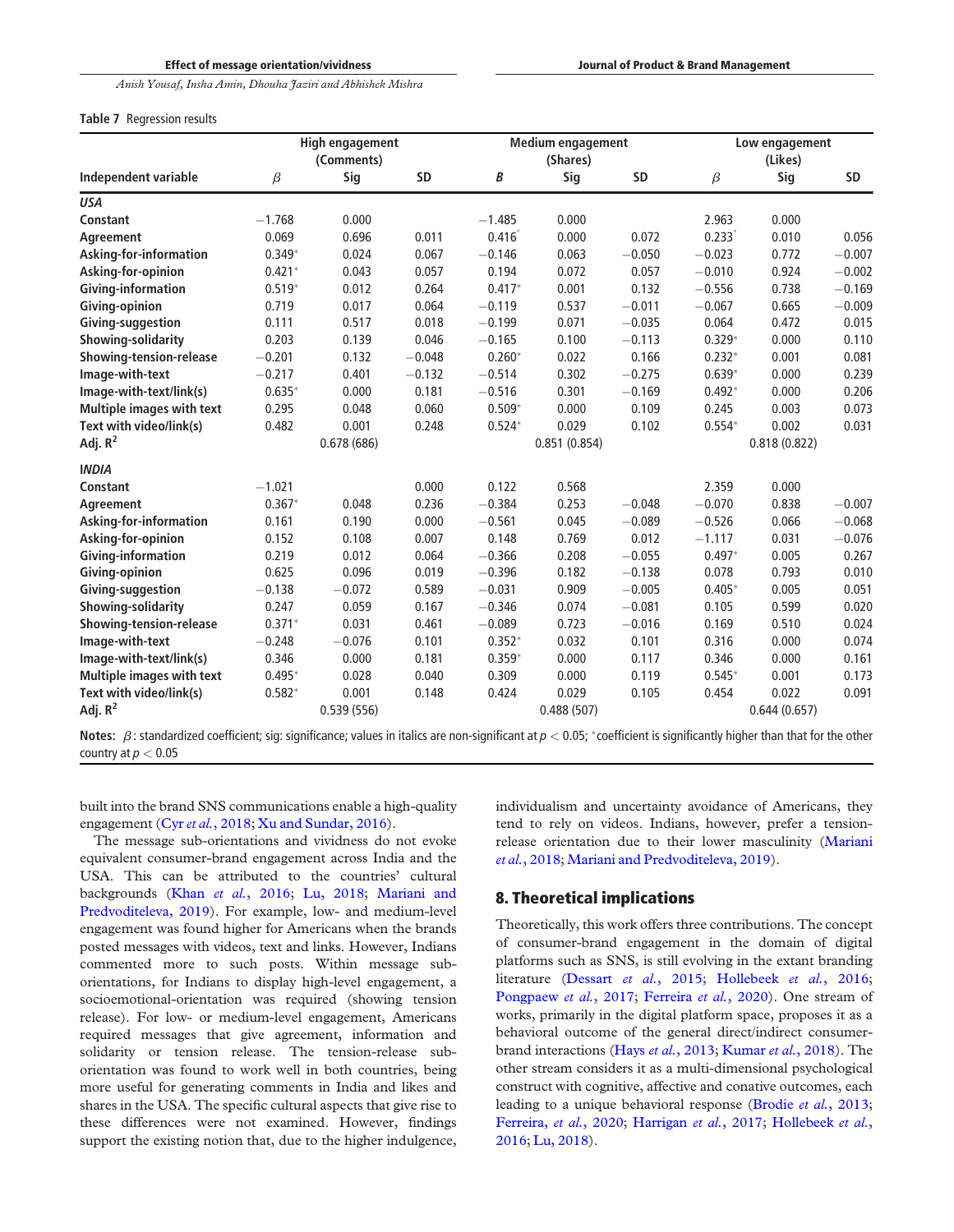This work integrates the two viewpoints by validating that the consumer responses to brand messages on SNS are direct reflections of different levels of consumer-brand engagement. Thus, this work supports the argument that engagement represents a complex system of consumer-brand interactions, each with a different behavioral outcome on a digital platform (Buhalis, 2020; Dessart *et al.*, 2015; Mariani *et al.*, 2019a; Mariani *et al.*, 2019c). A consumer who is cognitively invested with a brand will depict higher-level engagement (comments) with the brand's message. A consumer who is emotionally invested will depict medium-level engagement by sharing the brand's messages. Finally, a consumer with a conative investment depicts low-level engagement in the form of liking the brand's messages.

The conceptualization of three unique engagement-based outcomes also aligns well with the customer influence behavior (like), the customer-referral behavior (share) and the customerknowledge behavior (comment) engagement dimensions proposed by Parihar and Dawra (2020). Such a conceptualization is a departure from most extant studies in the online context and is also consistent with recent empirical validations in the domain of digital consumer-brand engagement (Agrawal *et al.*, 2018; Dessart *et al.*, 2015; Ferreira *et al.*, 2020; Hollebeek *et al.*, 2016; Mariani *et al.*, 2018).

This work contributes to the communications theory by demonstrating that message design is critical for generating engagement with the audience/consumers (Moran *et al.*, 2019). Based on the tenets of ELM, this study proposes vividness as an important message quality and finds it to have a significant impact on engagement (Mariani *et al.*, 2018; Nisbett and Ross, 1980). The findings suggest that SNS messages with vivid information, supported by audio-visual components (videos/ links/text), are more engaging than plain textual ones (MacKenzie, 1986; Mariani *et al.*, 2018). The findings, thus, resolve the contradiction within extant research on the enabling vs inhibiting effects of vividness on consumer responses (Keller and Lehmann, 2008). This work also adds to recent research leveraging the ELM in the SNS context by suggesting that peripheral cues (videos/interactivity), supported by strong central ones (content), cause the most engaging behaviors (Cyr *et al.*, 2018; Xu and Sundar, 2016).

Based on the IPA framework, message orientations were classified into two categories – task/instrumental and socioemotional – which were further divided into suborientations. The detailed categorization adds value to the extant communications literature discussing SNS message design that drives the specific types of engagement-driven behaviors (Nelimarkka *et al.*, 2015). By considering the selected brand messages as a partial social system for analysis, this work offers new applications for the IPA framework (Fahy, 2006; Nelimarkka *et al.*, 2015; Savolainen, 2011; Shen and Bissell, 2013).

The study reports differences in the effects of vividness and orientations/sub-orientations on engagement across two countries, India and the USA. The specific differences are attributed to the cultural backgrounds of the two countries. The insights complement literature studying SNS brand messages and their global consumer outcomes (Gong, 2018; Khan *et al.*, 2016; Kumar *et al.*, 2018; Lu, 2018). For example, Khan *et al.* (2016) study the impact of message quality on

consumer engagement in SNS across three countries and suggest similar strategies for a medium or high level of postinteraction for Australia and the UK and a low level of postinteraction in the USA. This work not only focuses on two countries that are more culturally different but also covers the brand SNS message attributes in greater detail.

# 9. Managerial implications

The study outcomes are also relevant to practitioners. SNS marketers need to consider the two elements of SNS messages, vividness and orientation, as well as likes, shares and comments as the three different levels of consumer-brand engagement (Coelho *et al.*, 2016; Mariani *et al.*, 2018). Different combinations of message orientation and vividness lead to different types of engagement. For example, the highest level of vividness (video/text/link) works best for all levels of engagement. The task/instrumental orientation maximizes the number of likes and shares, while the socioemotional orientation does not help generate comments. A message with high vividness and a socioemotional orientation combination is the most engaging. Thus, if SNS marketers want to create a universal SNS message campaign and aim to get a higher number of comments, shares and likes, they must post messages with high vividness and socioemotional-orientation.

SNS marketers also need to understand the cultural background of their target consumers and customize their messages accordingly. To obtain high/cognitive engagement (comments), in the USA and similar countries, brands need to post combinations of videos/images with text/link(s) to enhance their posts' vividness or ask for opinions/information, as their sub-orientation. In India and similar countries, SNS messages should be in video/multiple-image format along with text/link (s). The sub-orientation should be to give information/enable tension release.

In the USA, to increase the number of shares, SNS marketers should focus on giving information, showing solidarity and enabling tension release, using a single image with text/link(s) or a video with text/link(s). In India, the messages that ask for information in any form will enhance the number of shares. To generate more likes, brands in the USA should show solidarity and enable tension release in all the message types. In India, brand managers should post messages that give information, ask for an opinion and include image(s) or video with text/link(s).

The study has revenue implications for SNS platforms, which are increasingly supporting travel brand campaigns through the advertisement or the brand community channel (Mariani *et al.*, 2018). A combination of higher vividness and socioemotional-orientation works best for creating consumerbrand engagement. Thus, SNS platforms should provide marketers with the latest audio-visual technology and insights to enable them to develop vivid and appropriately-oriented messages/advertisements. SNS managers can develop a suitable consultancy mechanism to support integrated brand campaigns to maximize engagement across platforms. Big-data analytics of the travel patterns, preferences and shared travel content of existing travelers registered on the SNS platform can be leveraged (Buhalis and Foerste, 2015). SNS platforms can provide customized insights about user conversations to guide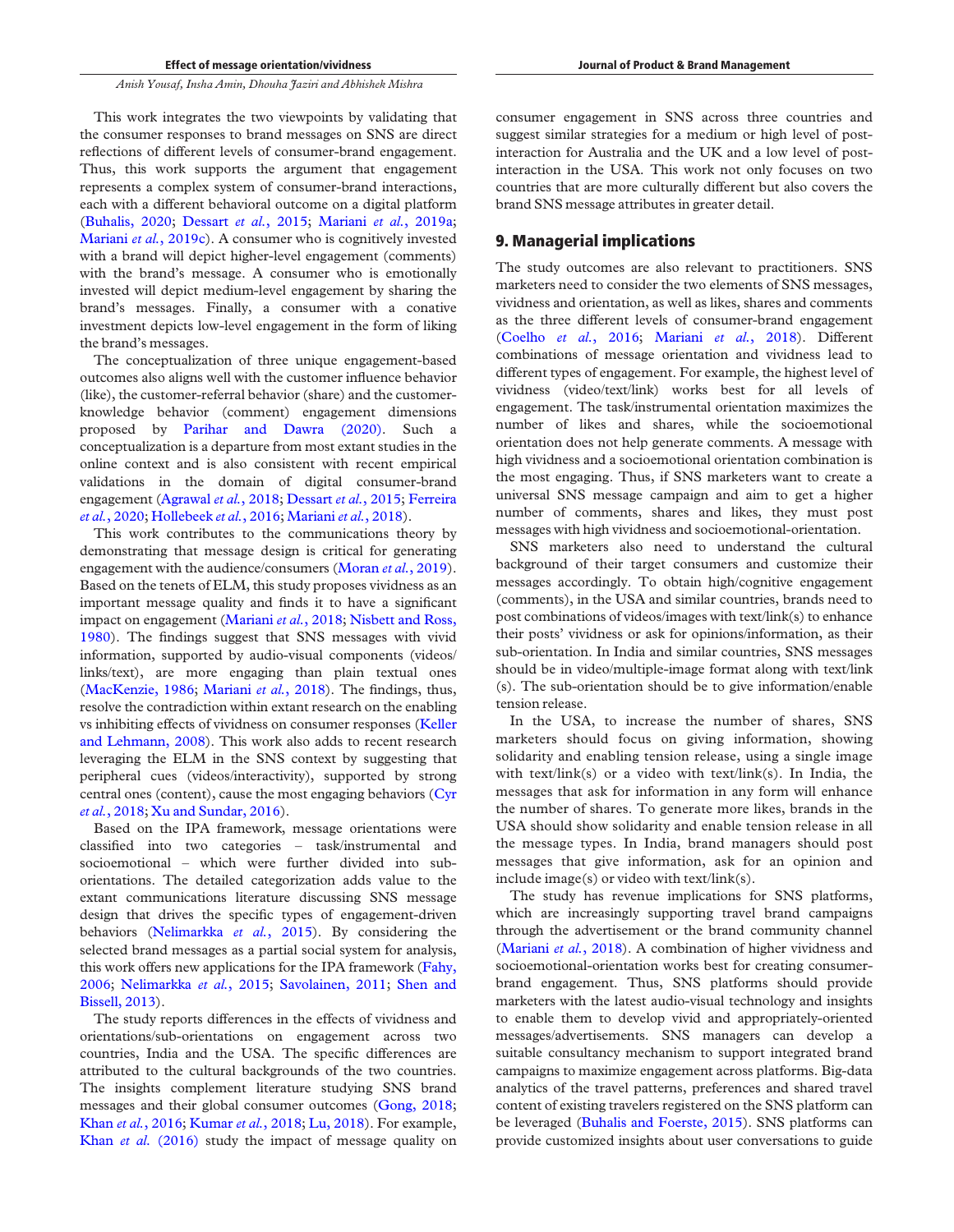tourism marketers for promoting the best packages at a suitable cost.

# 10. Limitations and future research directions

The study has a few limitations. The environmental variables, which can influence engagement, remain an unattended concern. These variables include the message posting day and time, the message length/language and the SNS platform (Mariani *et al.*, 2018; Mariani *et al.*, 2019c). Some empirical studies suggest that the user-generated content is also affected by the submission device (Mariani *et al.*, 2019b) and the type of brand/product (Mariani and Borghi, 2018). Other factors such as the brand origin, the industry, the SNS marketing expense and the firm size/sales, which can also impact user response, were not controlled (Lim *et al.*, 2020; Mariani and Borghi, 2018; Mariani *et al.*, 2019b).Future researchers can include such independent or control variables to overcome this limitation.

Though the overall sample size was of 1,000 messages, one message-orientation, negative socioemotional, was evident in very few of those. The sub-orientations also had unequal exposure across all messages. Future researchers can use a larger pool of messages with quotas to ensure that all the message orientations/sub-orientations feature equally. They can deploy big-data mining/analytic techniques such as the Latent Dirichlet Allocation, with specific programs, such as Tweet-LDA, to mine/generate larger data sets (Mariani, 2019).

The study examined engagement through three behavioral outcomes – comments, shares and likes – without investigating the quality of each outcome. The comments represented the highest level of engagement, but they can also be negative and detrimental to a brand. The raw count of comments overlooked this polarity. The demographic and psychographic profile of a user also determines the quality of engagement. For video updates, engagement can also include the total number of views, which was not studied. Future studies should operationalize and measure engagement with more richness, focusing on engagement quality.

Besides Facebook, brands do have official accounts on other such platforms such as Instagram, Pinterest and Twitter. Whether engagement can be measured similarly or the effect of message design attributes on engagement stays significant on other platforms, is a matter of future investigation. The IPA framework is argued as an established method for message categorization. There is, however, always a need to explore other such robust methods by future researchers.

Brands can purchase engagement in the form of likes, shares and comments using "click farms" or bots. This possibility cannot be ruled out in the current work's data. Future studies should determine how to differentiate real engagement from the engagement that has been artificially created by the brand. Finally, while some differences were noted in the model across the two countries, a clear examination of the specific cultural parameters as moderators is needed in future research.

# 11. Conclusion

Most brands have increased their investments in digital platforms such as SNS, substantially to effectively connect with consumers globally (Buhalis and Foerste, 2015; Buhalis, 2020; Mariani *et al.*, 2019a). However, with limited research in this domain, the current study explores the meanings of SNS consumer-brand engagement, message design attributes as antecedents and cultural interventions. The current work advances the discussion on the conceptualization and measurement of consumer-brand engagement on SNS (Ferreira *et al.*, 2020). It examines the levels of engagement with specific relationships to the vividness and orientation of a brand's SNS communication. The work also maps culture with the relative effect of the SNS brand messages on engagement. Overall, this study connects existing works on the SNS brand marketing, engagement, online brand communication and culture through rigorous empirical validations (Hays *et al.*, 2013; Mariani *et al.*, 2016). This work guides the marketers to carefully articulate their SNS messages with appropriate vividness/orientation for maximum consumer-brand engagement and to adapt these messages to cultural nuances.

#### **Notes**

- 1 https://www.adpushup.com/blog/banner-blindness
- 2 https://techcrunch.com/2017/06/27/facebook-2-billion-users/
- 3 www.socialbakers.com/statistics/facebook/pages/total/ brands/travel

# References

- Agrawal, A., Gupta, A. and Yousaf, A. (2018), "Like it but do not comment: manipulating engagement of sports fans in social media", *International Journal of Sport Management and Marketing*, Vol. 18 No. 4, pp. 340-356.
- Bales, R.F. (1950), *Interaction Process Analysis: A Method for the Study of Small Groups*, Addison-Wesley Reading, MA.
- Baghirov, F., Zhang, Y. and Hashim, N.H. (2019), "Facebook fan page management for global airlines", *Tourism Review*, Vol. 74 No. 3, pp. 532-546.
- Benes, R. (2019), "US travel digital ad spending 2019", e-Marketer, available at: https://www.emarketer.com/ content/us-travel-digital-ad-spending-2019 (accessed 14 December 2019).
- Brodie, R.J., Ilica, A., Juric, B. and Hollebeek, L.D. (2013), "Consumer engagement in a virtual brand community: an exploratory analysis", *Journal of Business Research*, Vol. 66 No. 1, pp. 105-114.
- Buhalis, D. (2020), "Technology in tourism-from information communication technologies to eTourism and smart tourism towards ambient intelligence tourism: a perspective article", *Tourism Review*, Vol. 75 No. 1.
- Buhalis, D. and Foerste, M. (2015), "SoCoMo marketing for travel and tourism: empowering co-creation of value", *Journal of Destination Marketing & Management*, Vol. 4 No. 3, pp. 151-161.
- Chathoth, P.K., Ungson, G.R., Harrington, R.J. and Chan, E.S. (2016), "Co-creation and higher-order customer engagement in hospitality and tourism services", *International Journal of Contemporary Hospitality Management*, Vol. 28 No. 2, pp. 222-245.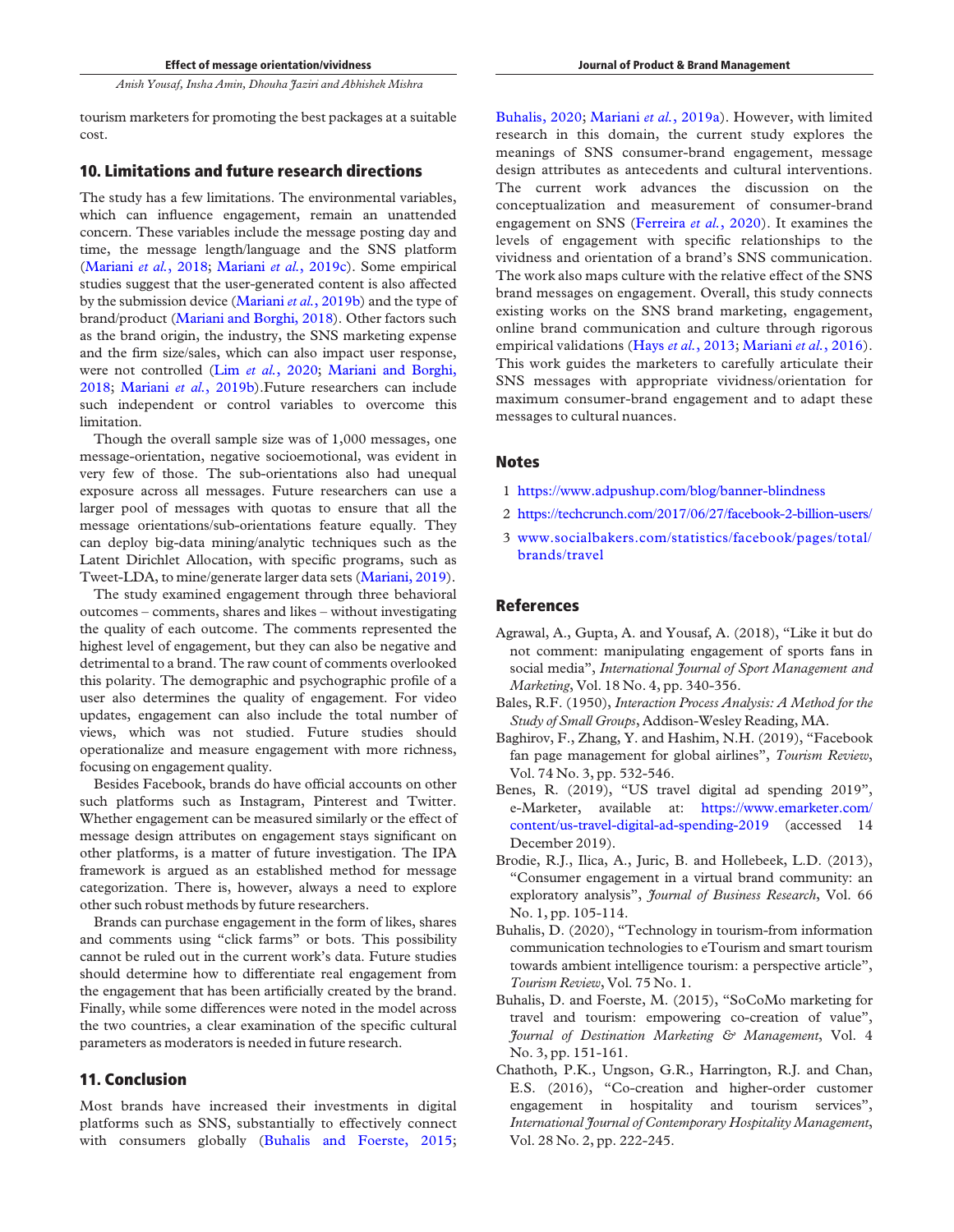- Clement, J. (2019), "Countries with the most Facebook users 2019", available at: www.statista.com/statistics/268136/top-15-countries-based-on-number-of-facebook-users/ (accessed 6 December 2019).
- Coelho, R.L.F., Oliveira, D.S.D. and Almeida, M.I.S.D. (2016), "Does social media matter for post typology? Impact of post content on Facebook and Instagram metrics", *Online Information Review*, Vol. 40 No. 4, pp. 458-471.
- Cohen, J. (1960), "A coefficient of agreement for nominal scales", *Educational and Psychological Measurement*, Vol. 20 No. 1, pp. 37-46.
- Curran, P.J., West, S.G. and Finch, J.F. (1996), "The robustness of test statistics to non-normality and specification error in confirmatory factor analysis", *Psychological Methods*, Vol. 1 No. 1, pp. 16-31.
- Cyr, D., Head, M., Lim, E. and Stibe, A. (2018), "Using the elaboration likelihood model to examine online persuasion through website design", *Information & Management*, Vol. 55 No. 7, pp. 807-821.
- Darian, J.C., Wiman, A.R. and Tucci, L.A. (2005), "Retail patronage intentions: the relative importance of perceived prices and salesperson service attributes", *Journal of Retailing and Consumer Services*, Vol. 12 No. 1, pp. 15-23.
- Dessart, L., Veloutsou, C. and Morgan-Thomas, A. (2015), "Consumer engagement in online brand communities: a social media perspective", *Journal of Product & Brand Management*, Vol. 24 No. 1, pp. 28-42.
- Essamri, A., McKechnie, S. and Winklhofer, H. (2019), "Cocreating corporate brand identity with online brand communities: a managerial perspective", *Journal of Business Research*, Vol. 96, pp. 366-375.
- Fahy, P.J. (2006), "Online and face-to-face group interaction processes compared using bales' interaction process analysis (IPA)", *European Journal of Open, Distance and e-Learning*, Vol. 9 No. 1.
- Ferreira, M., Zambaldi, F. and de Sousa Guerra, D. (2020), "Consumer engagement in social media: scale comparison analysis", *Journal of Product and Brand Management*, doi: 10.1108/JPBM-10-2018-2095.
- Gao, S., Tang, O., Wang, H. and Yin, P. (2018), "Identifying competitors through comparative relation mining of online reviews in the restaurant industry", *International Journal of Hospitality Management*, Vol. 71, pp. 19-32.
- Ge, J. and Gretzel, U. (2018), "Impact of humour on firminitiated social media conversations", *Information Technology & Tourism*, Vol. 18 Nos 1/4, pp. 61-83.
- Geissbauer, R. Vedso, J. and Schrauf, S. (2016), "Industry 4.0: building the digital enterprise", available at: www.pwc.com/ gx/en/industries/industries-4.0/landing-page/industry-4.0 building-your-digital-enterprise-april-2016.pdf
- Gong, T. (2018), "Customer brand engagement behavior in online brand communities", *Journal of Services Marketing*, Vol. 32 No. 3, pp. 286-299.
- Gonzalo, F. (2019), "TheState of Facebook and Instagram ads for travel marketers", available at: at: http://fredericgonzalo. com/en/2019/09/26/the-state-of-facebook-and-instagram-adsfor-travel-marketers/(accessed 14 December 2019).
- Harrigan, P., Evers, U., Miles, M. and Daly, T. (2017), "Customer engagement with tourism social media brands", *Tourism Management*, Vol. 59, pp. 597-609.
- Hays, S., Page, S.J. and Buhalis, D. (2013), "Social media as a destination marketing tool: its use by national tourism organisations", *Current Issues in Tourism*, Vol. 16 No. 3, pp. 211-239.
- Hollebeek, L.D., Conduit, J.L. and Brodie, R. (2016), "Strategic drivers, anticipated and unanticipated outcomes of customer engagement", *Journal of Marketing Management*, Vol. 32 Nos 5/6, pp. 393-398.
- Inversini, A. and Buhalis, D. (2009), "Information convergence in the long tail: the case of tourism destination information", *Information and Communication Technologies in Tourism*, Springer, Vienna, pp. 381-392.
- Jadhav, V., Raman, S., Patwa, N., Moorthy, K. and Pathrose, J. (2018), "Impact of Facebook on leisure travel behavior of Singapore residents", *International Journal of Tourism Cities*, Vol. 4 No. 2, pp. 157-178.
- Jain, V. and Schultz, D.E. (2019), "How digital platforms influence luxury purchase behavior in India?", *Journal of Marketing Communications*, Vol. 25 No. 1, pp. 41-64.
- Jiao, Y., Ertz, M., Jo, M.S. and Sarigollu, E. (2018), "Social value, content value, and brand equity in social media brand communities", *International Marketing Review*, Vol. 35 No. 1, pp. 18-41.
- Katsikeas, C., Leonidou, L. and Zeriti, A. (2019), "Revisiting international marketing strategy in a digital era", *International Marketing Review*.
- Kavanagh, D. (2019), "More friends, less friendly: how social media is changing", available at: https://blog.globalwebindex. com/chart-of-the-week/social-media-insights-2019/ (accessed 4 December 2019).
- Keeling, K., McGoldrick, P. and Beatty, S. (2010), "Avatars as salespeople: communication style, trust, and intentions", *Journal of Business Research*, Vol. 63 No. 8, pp. 793-800.
- Keller, P.A. and Lehmann, D.R. (2008), "Designing effective health communications: a meta-analysis", *Journal of Public Policy & Marketing*, Vol. 27 No. 2, pp. 117-130.
- Khan, I., Dongping, H. and Wahab, A. (2016), "Does culture matter ineffectiveness of social media marketing strategy? An investigation of brand fan pages", *Aslib Journal of Information Management*, Vol. 68 No. 6, pp. 694-715.
- Kumar, S., Balagi, MS., Soutar, G., Lassard, M.W. and Roye, R. (2018), "Customer engagement behavior in individualistic and collectivistic markets", *Journal of Business Research*, Vol. 86, pp. 281-290.
- Lee, C.T. and Hsieh, S.H. (2019), "Engaging consumers in mobile instant messaging: the role of cute branded emoticons", *Journal of Product & Brand Management*, Vol. 28 No No. 7, pp. 849-863.
- Leonidou, E., Christofi, M., Vrontis, D. and Thrassou, A. (2018), "An integrative framework of stakeholder engagement for innovation management and entrepreneurship development", *Journal of Business Research*, doi: 10.1016/j.jbusres.2018.11.054.
- Leung, X.Y., Sun, J. and Bai, B. (2019), "Thematic framework of social media research: state of the art", *Tourism Review*, Vol. 74 No. 3, pp. 517-531.
- Leung, D., Law, R., Hoof, H.V. and Buhalis, D. (2013), "Social media in tourism and hospitality: a literature review", *Journal of Travel & Tourism Marketing*, Vol. 30 Nos 1/2, pp. 3-22.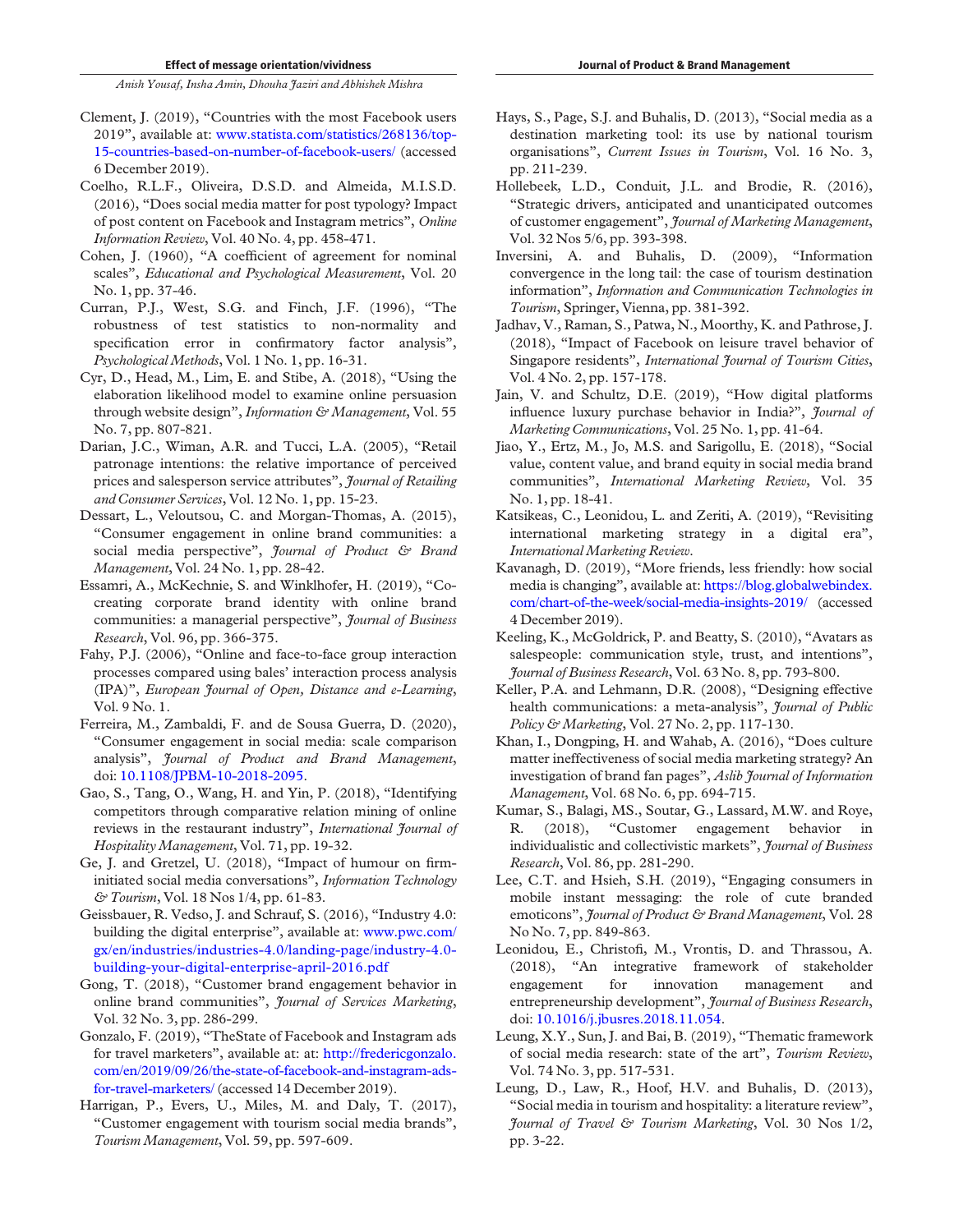- Liao, J., Yang, D., Wei, H. and Guo, Y. (2020), "The bright side and dark side of group heterogeneity within an online Brand community", *Journal of Product & Brand Management*, Vol. 29 No. 1, pp. 69-80.
- Lim, J.S., Pham, P. and Heinrichs, J.H. (2020), "Impact of social media activity outcomes on brand equity", *Journal of Product and Brand Management*, doi: 10.1108/JPBM-03- 2019-2298.
- Lin, J.S. and Peña, J. (2011), "Are you following me? A content analysis of TV networks' brand communication on Twitter", *Journal of Interactive Advertising*, Vol. 12 No. 1, pp. 17-29.
- Lombard, M., Snyder-Duch, J. and Bracken, C.C. (2002), "Content analysis in mass communication: assessment and reporting of intercoder reliability", *Human Communication Research*, Vol. 28 No. 4, pp. 587-604.
- Lu, X. (2018), "Cultural differences in consumer engagement in brand-related SNS groups: a cross-cultural study of China and the United States", *Journal of Global Marketing*, Vol. 31 No. 5, pp. 295-307.
- Luo, N., Wang, Y., Jin, C., Ni, Y. and Zhang, M. (2019), "Effects of socialization interactions on customer engagement in online travel communities", *Internet Research*, Vol. 29 No. 6, pp. 1509-1525.
- MacKenzie, S. (1986), "The role of attention in mediating the effect of advertising on attribute importance", *Journal of Consumer Research*, Vol. 13 No. 2, pp. 174-195.
- Mahapatra, S. and Mishra, A. (2017), "Acceptance and forwarding of electronic word of mouth", *Marketing Intelligence & Planning*, Vol. 35 No. 5, pp. 594-610.
- Mariani, M. (2019), "Big-data and analytics in tourism and hospitality: a perspective article", *Tourism Review*, Vol. 75 No. 1, pp. 299-303.
- Mariani, M.M. and Borghi, M. (2018), "Effects of the booking. com rating system: bringing hotel class into the picture", *Tourism Management*, Vol. 66, pp. 47-52.
- Mariani, M. and Borghi, M. (2019), "Industry 4.0: a bibliometric review of its managerial intellectual structure and potential evolution in the service industries", *Technological Forecasting and Social Change*, Vol. 149, pp. 119752.
- Mariani, M. and Predvoditeleva, M. (2019), "How do online reviewers' cultural traits and perceived experience influence hotel online ratings? An empirical analysis of the muscovite hotel sector", *International Journal of Contemporary Hospitality Management*, Vol. 31 No. 12, pp. 4543-4573.
- Mariani, M., Di Fatta, G. and Di Felice, M. (2018), "Understanding customer satisfaction with services by leveraging big-data: the role of services attributes and consumers' cultural background", *IEEE Access*, Vol. 7, pp. 8195-8208.
- Mariani, M.M., Borghi, M. and Gretzel, U. (2019b), "Online reviews: differences by submission device", *Tourism Management*, Vol. 70, pp. 295-298.
- Mariani, M.M., Felice, M.D. and Mura, M. (2016), "Facebook as a destination marketing tool: evidence from Italian regional destination management organizations", *Tourism Management*, Vol. 54, pp. 321-343.
- Mariani, M.M., Borghi, M. and Kazakov, S. (2019c), "The role of language in the online evaluation of hospitality service

encounters: an empirical study", *International Journal of Hospitality Management*, Vol. 78, pp. 50-58.

- Mariani, M.M., EkStyven, M. and Ayeh, J.K. (2019a), "Using Facebook for travel decision-making: an international study of antecedents", *International Journal of Contemporary Hospitality Management*, Vol. 31 No. 2, pp. 1021-1044.
- Mistilis, N., Buhalis, D. and Gretzel, U. (2014), "Future eDestination marketing: a perspective of an Australian tourism stakeholder network", *Journal of Travel Research*, Vol. 53 No. 6, pp. 778-790.
- Moran, G., Muzellec, L. and Johnson, D. (2019), "Message content features and social media engagement: evidence from the media industry", *Journal of Product and Brand Management*, doi: 10.1108/JPBM-09-2018-2014.
- Nelimarkka, M., Lehtinen, V., Ukkonen, A., Kuikkaniemi, K. and Jacucci, G. (2015), "Threading and conversation in colocated chats", *Computers in Human Behavior*, Vol. 53, pp. 324-331.
- Nisbett, R.E. and Ross, L. (1980), *Human Inference: Strategies and Shortcomings of Social Judgment*, Prentice-Hall, Englewood Cliffs, NJ.
- Ophir, Y., Brennan, E., Maloney, E.K. and Cappella, J.N. (2019), "The effects of graphic warning labels' vividness on message engagement and intentions to quit smoking", *Communication Research*, Vol. 46 No. 5, pp. 619-638.
- Ozboliik, T. and Dursun, Y. (2017), "Online brand communities as heterogeneous gatherings: a netnographic exploration of apple users", *Journal of Product & Brand Management*, Vol. 26 No. 4, pp. 375-385.
- Parihar, P. and Dawra, J. (2020), "The role of customer engagement in travel services", *Journal of Product and Brand Management*, doi: 10.1108/JPBM-11-2018-2097.
- Pederson, J.A. (2016), "It's not what you tweet but how you tweet it: an experiment of orientation, interactivity, and valence in twitter", Doctoral dissertation.
- Pongpaew, W., Speece, M. and Tiangsoongnern, L. (2017), "Social presence and customer brand engagement on Facebook brand pages", *Journal of Product & Brand Management*, Vol. 26 No. 3, pp. 262-281.
- Savolainen, R. (2011), "Judging the quality and credibility of information in internet discussion forums", *Journal of the American Society for Information Science and Technology*, Vol. 62 No. 7, pp. 1243-1256.
- Scheinbaum, A.C. (2016), "Digital engagement: opportunities and risks for sponsors: consumer-Viewpoint and practical considerations for marketing via mobile and digital platforms", *Journal of Advertising Research*, Vol. 56 No. 4, pp. 341-345.
- Shen, B. and Bissell, K. (2013), "Social media, social me: a content analysis of beauty companies use of Facebook in marketing and branding", *Journal of Promotion Management*, Vol. 19 No. 5, pp. 629-651.
- Simon, F. and Tossan, V. (2018), "Does brand-consumer social sharing matter? A relational framework of customer engagement to brand-hosted social media", *Journal of Business Research*, Vol. 85, pp. 175-184.
- Stylos, N. (2019), "Technological evolution and tourist decision-making: a perspective article", *Tourism Review*, Vol. 75 No. 1, pp. 273-278.